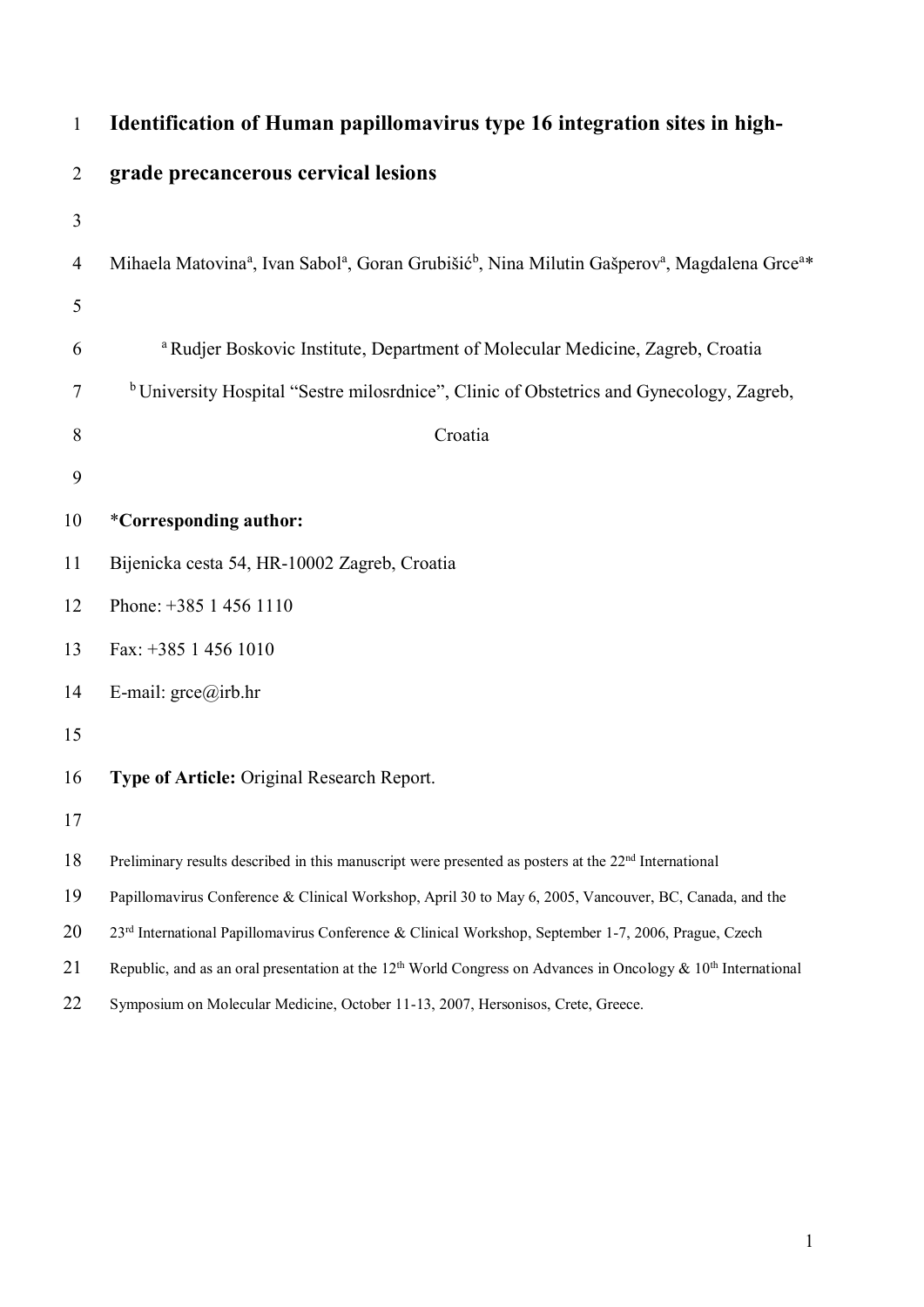#### **Abstract**

**Objectives.** Infection with oncogenic human papillomaviruses (HPV) is a prerequisite for the development of cervical cancer. In many cases of cervical cancer and all cervical cancer derived cell lines oncogenic HPV DNA is found to be integrated, indicating the importance of integration in disease development. In this study, 176 HPV 16 positive precancerous cervical lesions were analyzed for the physical state of viral genome to determine the sites of integration into a host cell DNA and to evaluate the incidence of the integration in different stages of cervical lesions.

 **Methods.** The detection of integrated papillomavirus sequences (DIPS) method in combination with the amplification by polymerase chain reaction (PCR) of E1/E2 region was used to identify the physical state of HPV 16 genome. The site of integration within a host cell genome was determined by sequencing of DIPS unusual sized amplicons.

 **Results.** The combined results of DIPS and E1/E2 PCR revealed the integration of HPV 16 DNA in 7.4% samples. The integration was found only in high grade cervical lesions indicating that it is a late event in disease progression. Sequencing of 11 DIPS amplicons revealed HPV DNA from six samples (54.5%) to be integrated in cellular genes (*VMP1*, *PVRL1*, *CHERP*, *CEACAM5*, *AHR*, *MRF-2*) and also 6 (54.5%) within the common fragile 18 sites (CFS).

 **Conclusions.** Although, the HPV integration is known to be a random event, this study indicates that HPV 16 integrates more than chance within or close to CFSs. As most of the genes affected by HPV 16 integration can be linked with some aspects of tumor formation, this indicates that the site of HPV DNA integration might play a role in the rate and the nature of tumor development.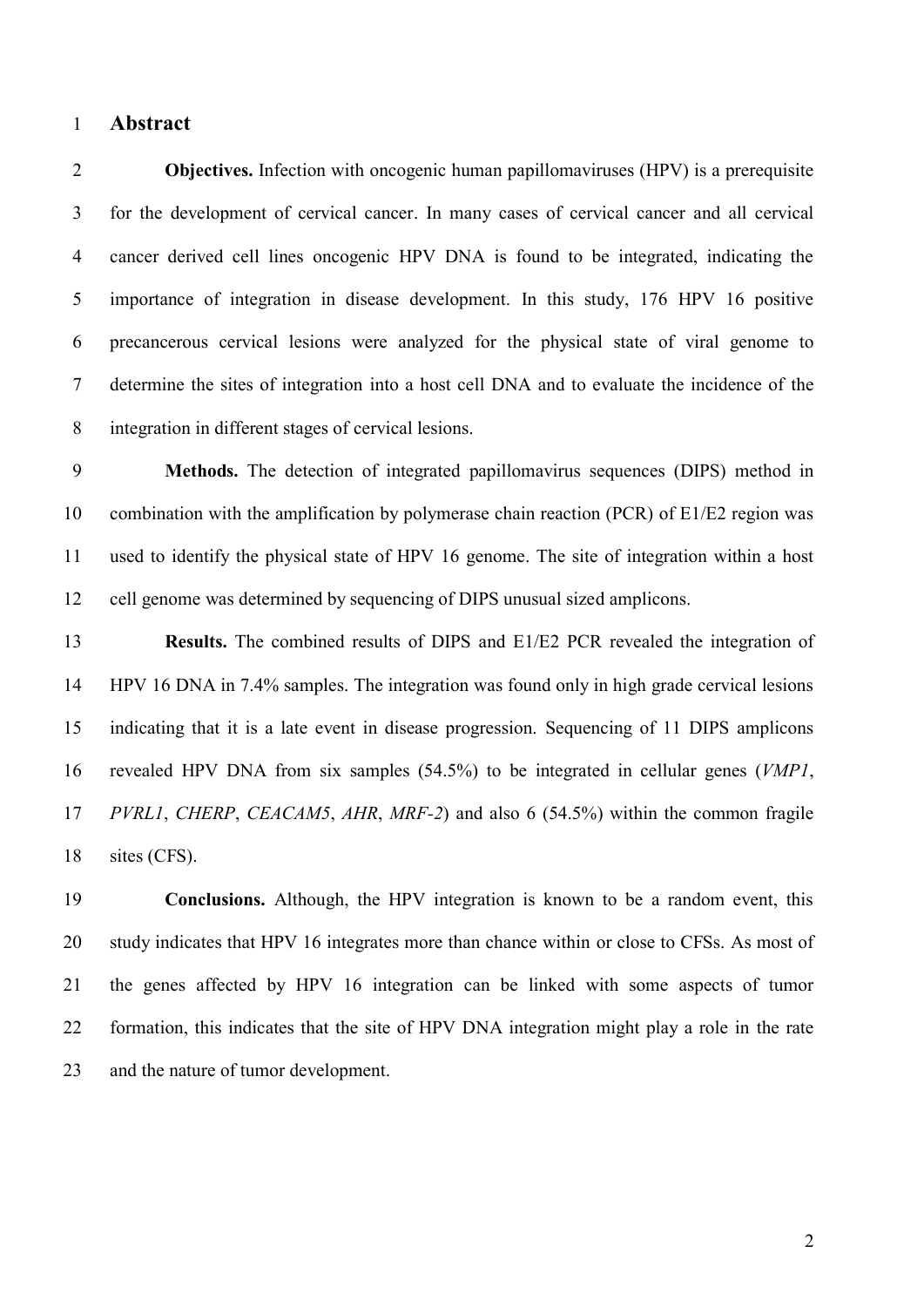- *Keywords:* Human papillomaviruses (HPV); viral genome integration; common fragile sites
- (CFS); polymerase chain reaction (PCR); E1/E2 amplification; detection of integrated
- papillomavirus sequences (DIPS)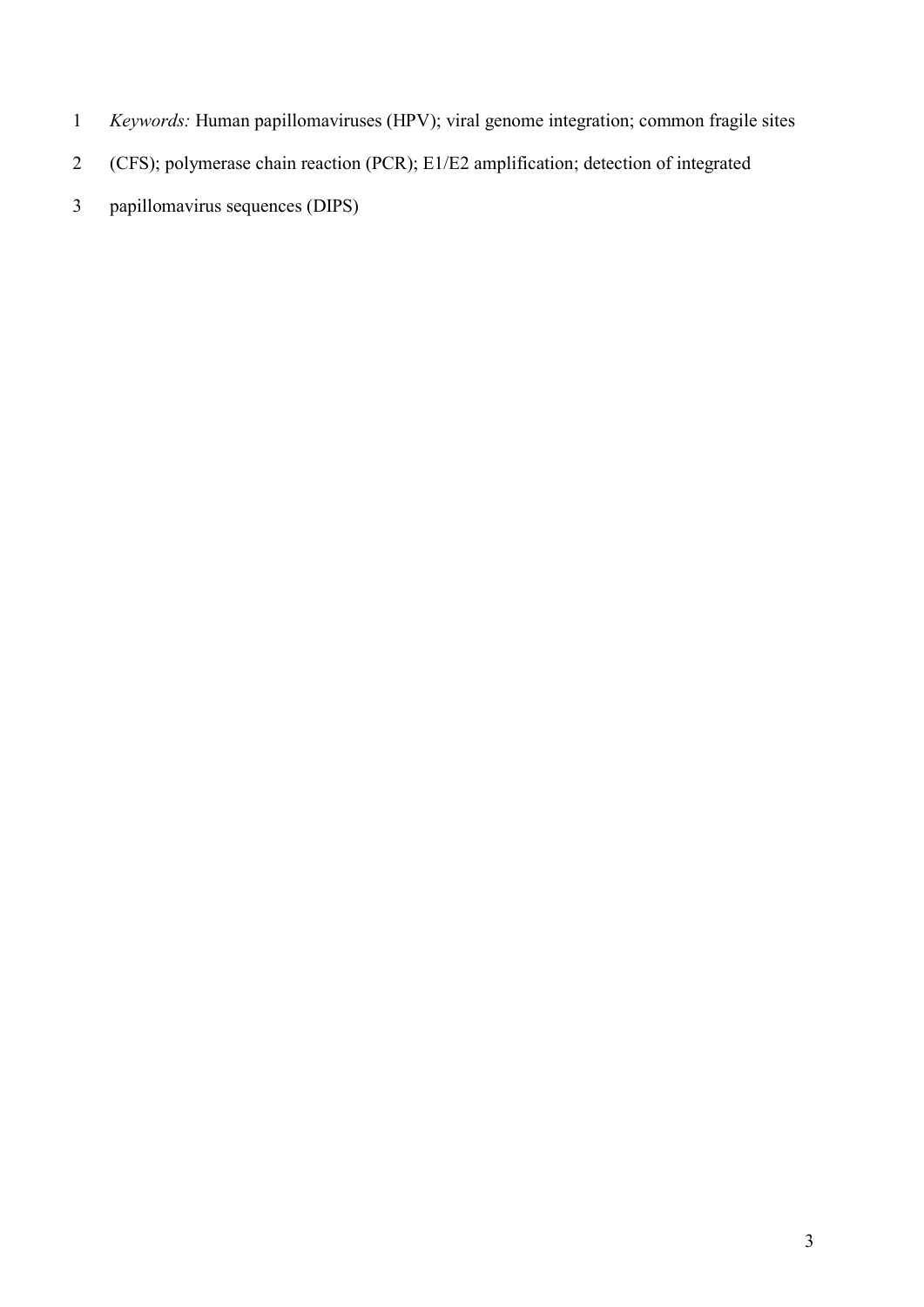### **Introduction**

 Infection with oncogenic human papillomaviruses (HPV) is a prerequisite for the development of cervical cancer [1]. HPV DNA is detected in almost every (99.7%) cervical cancer sample analyzed [2] with HPV 16 being the most common type of HPV found in cervical cancer samples [3]. Cervical cancer develops through several precancerous stages, namely, cervical inthraepithelial neoplasia grades 1 to 3 (CIN 1-3). Cervical cancer usually develops through several decades and only in a small fraction of women infected with oncogenic HPV types, which indicates involvement of other factors, besides HPV infection. However, other risk factors involved in the development of cervical cancer remain unknown. The integration of viral DNA in the genome of human cells is considered as one of the steps that lead to the progression of the precancerous lesion into cancer. Moreover, there are several consequences of viral integration that could lead to tumor progression. It has been established that integration of viral DNA in the cellular genome provides selective growth advantage to cervical epithelial cells [4]. Upon integration viral E2 transcription repressor gene is often lost or disrupted leading to deregulation of E6 and E7 oncogene transcription [5-7]. In addition, viral transcription from integrated viral DNA can be deregulated as the result of cis-acting host sequences [8] or differences in chromatin structure at the promoter site [9], again leading to an increased viral oncogenes production. The recent studies suggest that integration may also have additional effect on the progression of precancerous lesions to cancer by insertional mutagenesis [10].

 The site of integration within genome is random, although preferential integration in common fragile sites (CFS) have been proposed [11]. However, since these sites are prone to breaks and different kinds of genetic rearrangements the preferential integration within CFS is considered merely to be the consequence of their facile accessibility [12].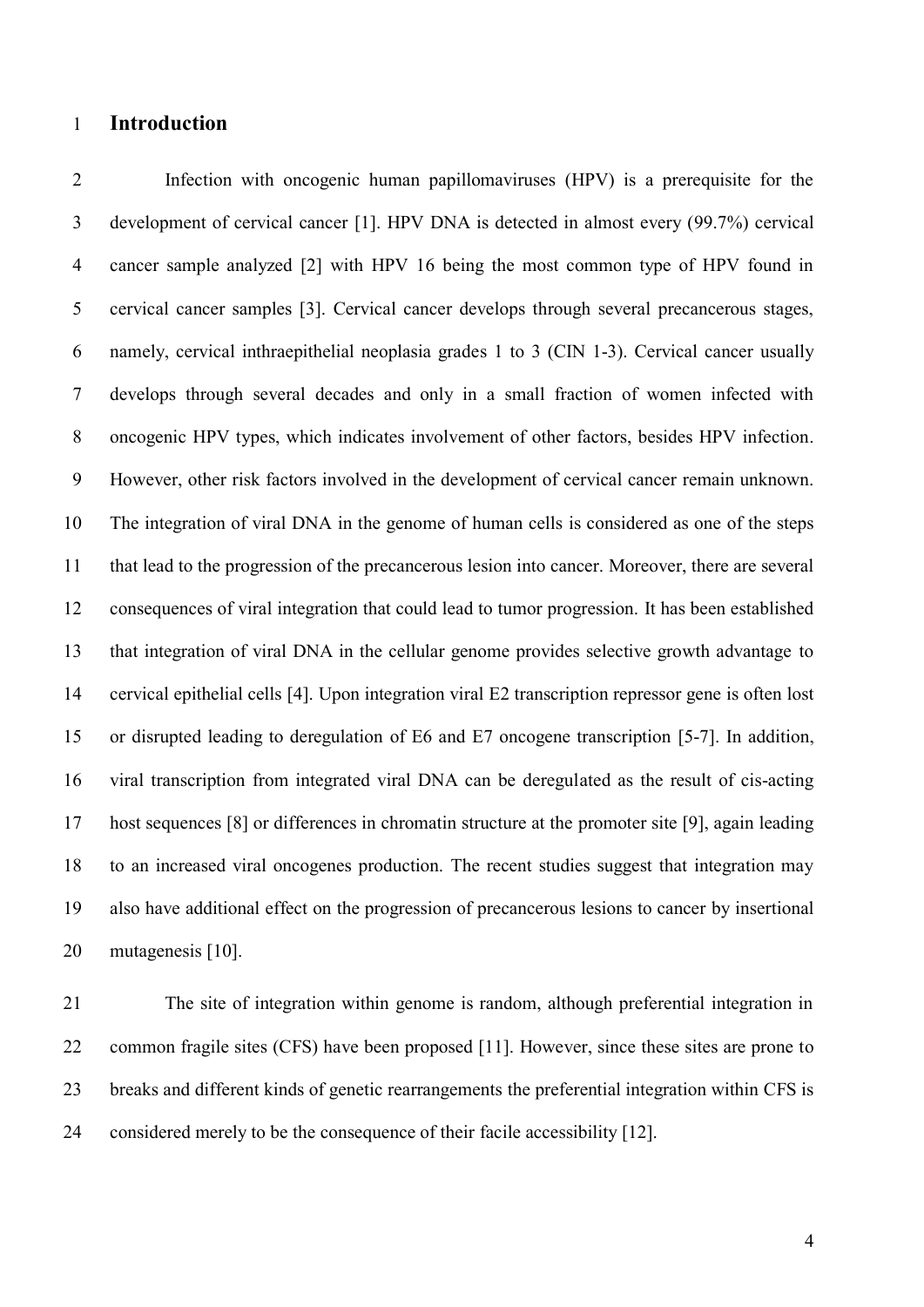The goal of this study was to determine the frequency and the sites of integration within the human genome in the precancerous lesions of the cervix ranging from atypical and mild to high grade lesions.

#### **Material and methods**

#### **Clinical samples**

 Cervical samples were collected from women attending the outpatient unit of the Clinic of Gynecology and Obstetrics of the University Hospital "Sestre Milosrdnice" (Zagreb, Croatia). Cervical swabs were taken from women with cytological abnormalities determined by Pap-smear for the purpose of HPV detection and genotyping, according to the Croatian protocol for the management of women with precancerous cervical lesions [13]. A subset (N  $12 = 176$ ) of HPV 16 positive samples determined by the previously established protocol of HPV DNA detection and typing [14] was used in this study. Examinees were 17 to 50 years old (mean age 30 years). The cytological diagnosis of cervical specimens was determined according to the Croatian classification of cervical smears "Zagreb 2002" [15] that is in line with the "2001 Bethesda" system for reporting Pap test results. In the study group there were 39 (22.2%) women with atypical squamous cells of unknown significance (ASCUS), 32 (18.2%) with CIN 1 (also nominated as low-grade squamous intraepithelial lesions, i.e. LSIL), 46 (26.1%) with CIN 2 (classified as high-grade squamous intraepithelial lesions, i.e. HSIL), 48 (27.3%) with CIN 3 (also classified as HSIL), and 11 (6.3%) with an unknown diagnosis. The study was approved by the Ethical Board of Rudjer Boskovic Institute.

#### **DNA isolation**

 Cervical swabs were resuspended in lysis buffer (10 mM Tris-HCl, pH 7.5, 1 mM EDTA, pH 7.9, 0.5 % SDS) and treated overnight at 37°C with proteinase K (100 μg/ml).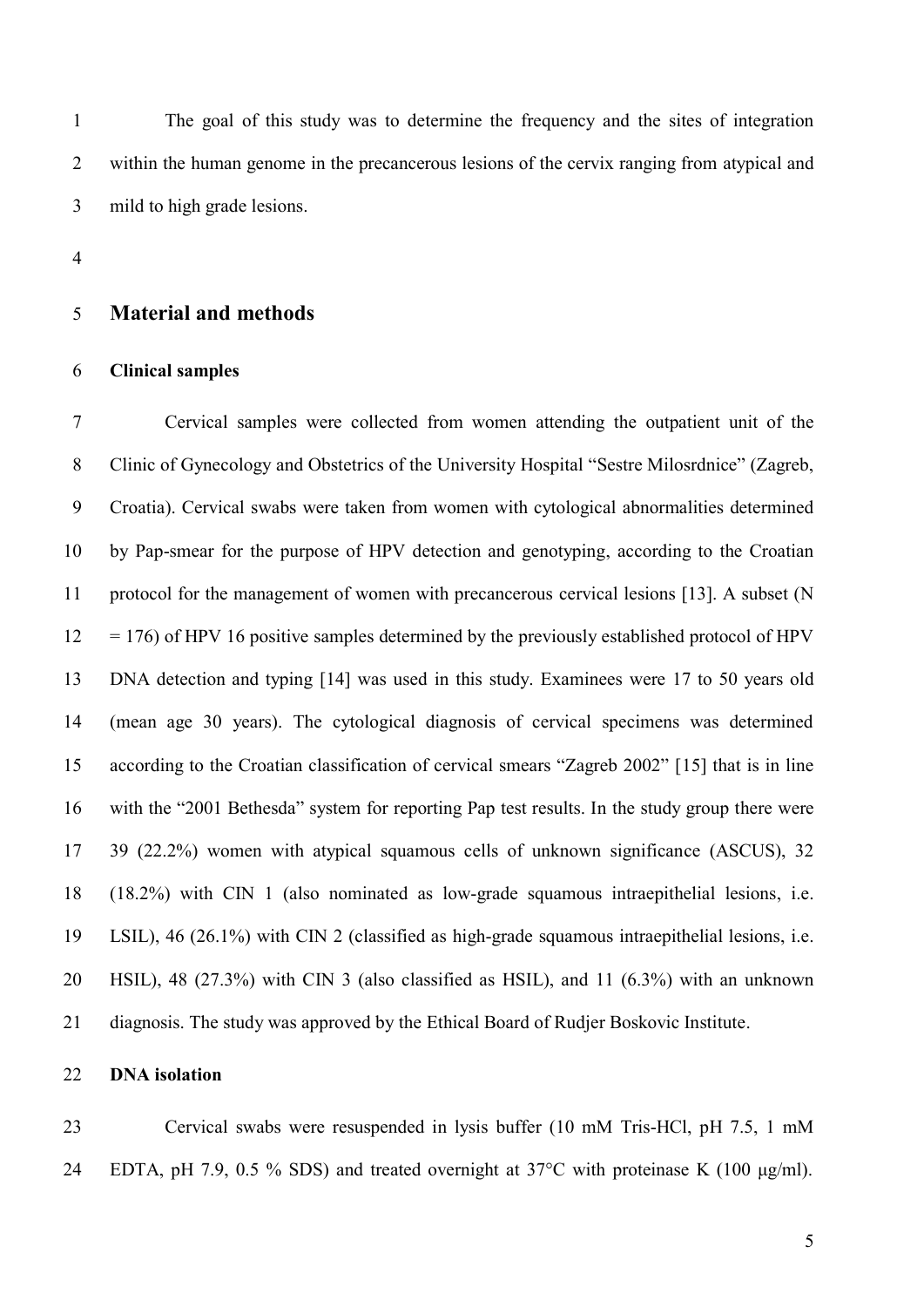Standard phenol-chloroform extraction and ethanol precipitation were used for DNA 2 purification, and pelleted DNA was resuspended in  $50-100 \mu L$  of tridistillated sterile water and stored at -20 $^{\circ}$ C. In order to determine the quality and the quantity of isolated DNA, each DNA was analyzed by electrophoresis on 1% agarose gels stained with ethidium bromide and spectrophotometrically.

### **DIPS PCR**

 To determine the physical state of HPV 16 DNA and site of integration within the cell genome the DIPS (detection of integrated papillomavirus sequences) [16] PCR (polymerase chain reaction) based method with our modifications was used. Briefly, 0.6 μg of sample DNA was digested with *Sau3A I* or *Taq I* enzymes at 37°C by overnight incubation. Enzyme was inactivated by heating for 20 minutes at 65°C or 80°C for *Sau3A I* or *Taq I* enzyme, respectively.

 After digestion, 50 pmol of adapter oligonucleotides AS-*Taq I* (17 bp sequence: CGCAACGTGTAAGTCTG-NH2) or AS-*Sau3A I* (19 bp sequence: GATCCAACGTGTAAGTCTG-NH2) annealed to AL oligonucleotide (45 bp: GGGCCATCAGTCAGCAGTCGTAGCCGGATCCAGACTTACACGTTG) were ligated to the digested sample DNA in a 20 μl reaction with 2 U T4 DNA ligase (Roche) and incubated 18 at 16°C for one hour.

 Seven downstream and 8 upstream HPV 16 type-specific primers were used for the linear amplification of HPV 16 DNA, (Table 1). PCR reaction was performed in 20 μl reactions, containing 1 μl ligated sample DNA, 2 μl 10X PCR buffer, 0.2 mM of each dNTP 22 2.0 mM MgCl<sub>2</sub>, 0.25  $\mu$ M of primer and 0.125 U Ex-Taq DNA polymerase (Takara). The relative positions of PCR primers on the HPV genome are presented on Figure 1. Following cycling conditions for amplification were used: denaturation for 2 minutes at 94°C, 25 cycles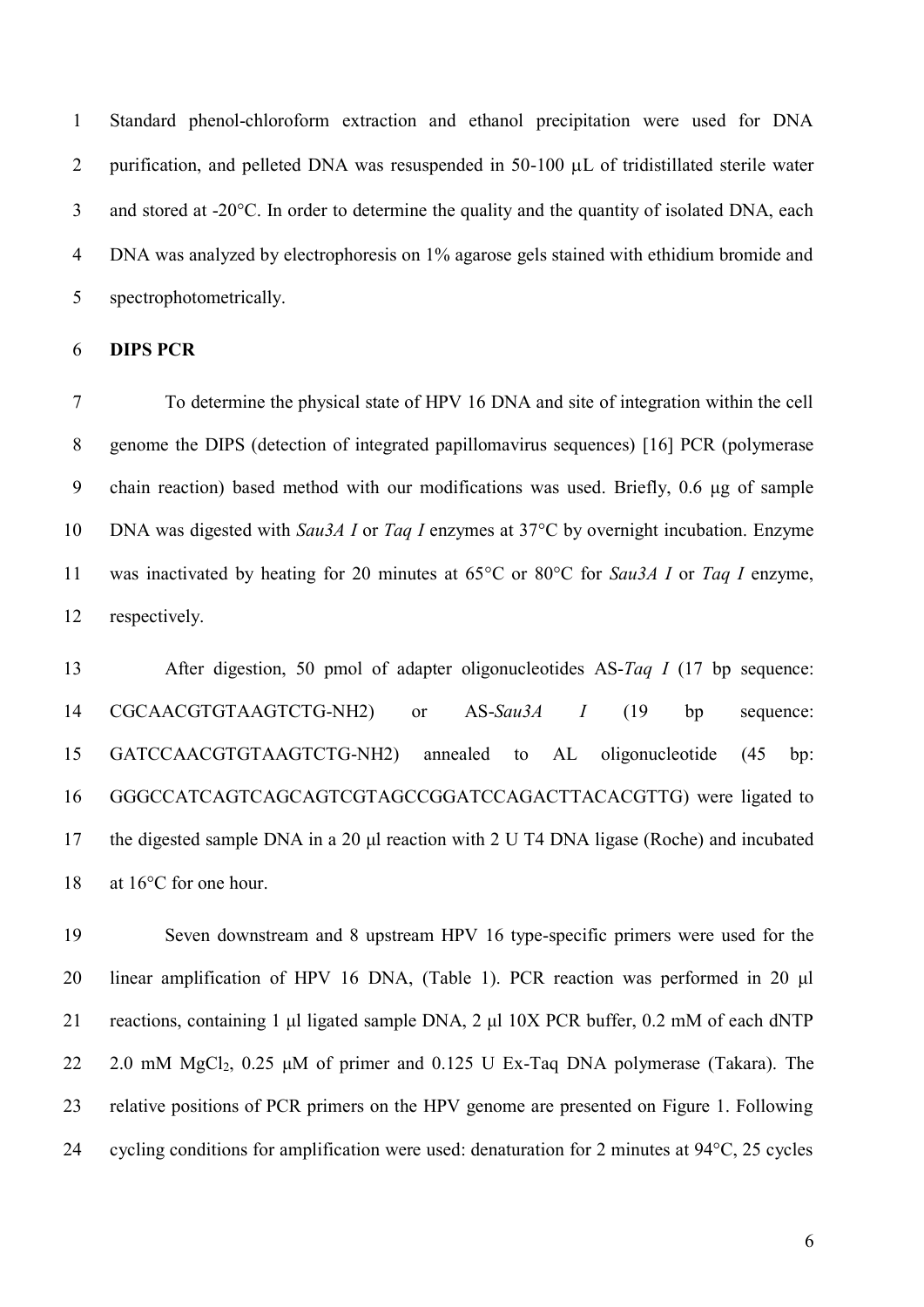of 30 second denaturation at 94°C, 45 second annealing at 60°C and 2 minutes elongation at 2 72°C increased by 1 second per cycle. The PCR reaction was followed by final elongation for 5 minutes at 72°C. The amplification was performed in Gene Amp PCR System 2400 (Applied Biosystems).

 A second exponential PCR was performed using 16 nested HPV primers (Table 1) and an adapter specific primer, AP (sequence: GGCCATCAGTCAGCAGTCGTAG). PCR reaction was performed in 20 μl containing 1 μl product of the first reaction, 0.25 μM of HPV specific and adapter specific primers, with the remaining reagents being identical to the first reaction. PCR cycling conditions were the same as for the first reaction. For some samples it was impossible to determine the genome state so a second restriction assay with *Taq I* was performed. Linear amplification of HPV DNA containing restricted fragments was performed using 6 downstream (DIPS1/DIPS1N, DIPS2/DIPS2N, DIPS3/DIPS3N, DIPS8/DIPS8N, DIPS9/DIPS9N, DIPS10/DIPS10N) and 6 upstream primers (DIPS4/DIPS4N, DIPS5/DIPS5N, DIPS6/DIPS6N, DIPS7/DIPS7N, DIPS11/DIPS11N, DIPS12/DIPS12N) (Table 1 and Figure 1). The PCR reaction conditions and cycling parameters for both linear and exponential reactions remain the same. For extrachromosomal HPV 16 it is possible to predict the size of all produced PCR amplicons as positions of restriction enzyme cutting are known; *Sau3A I* cuts at nucleotide positions 525, 622, 871, 3480, 4364, 4523, 4541, 5073, 5237, 6154, 6954, 7017 and *Taq I* at position 505 for the referent HPV16 sequence and additionally at positions 2608 or 3118 for HPV 16 variants (Figure 1).

 The PCR amplicons were resolved by agarose gel electrophoresis (1 or 2%, depending on the amplicon size); those deviating from the expected size were sequenced to determine if they are generated from integrated HPV genomes.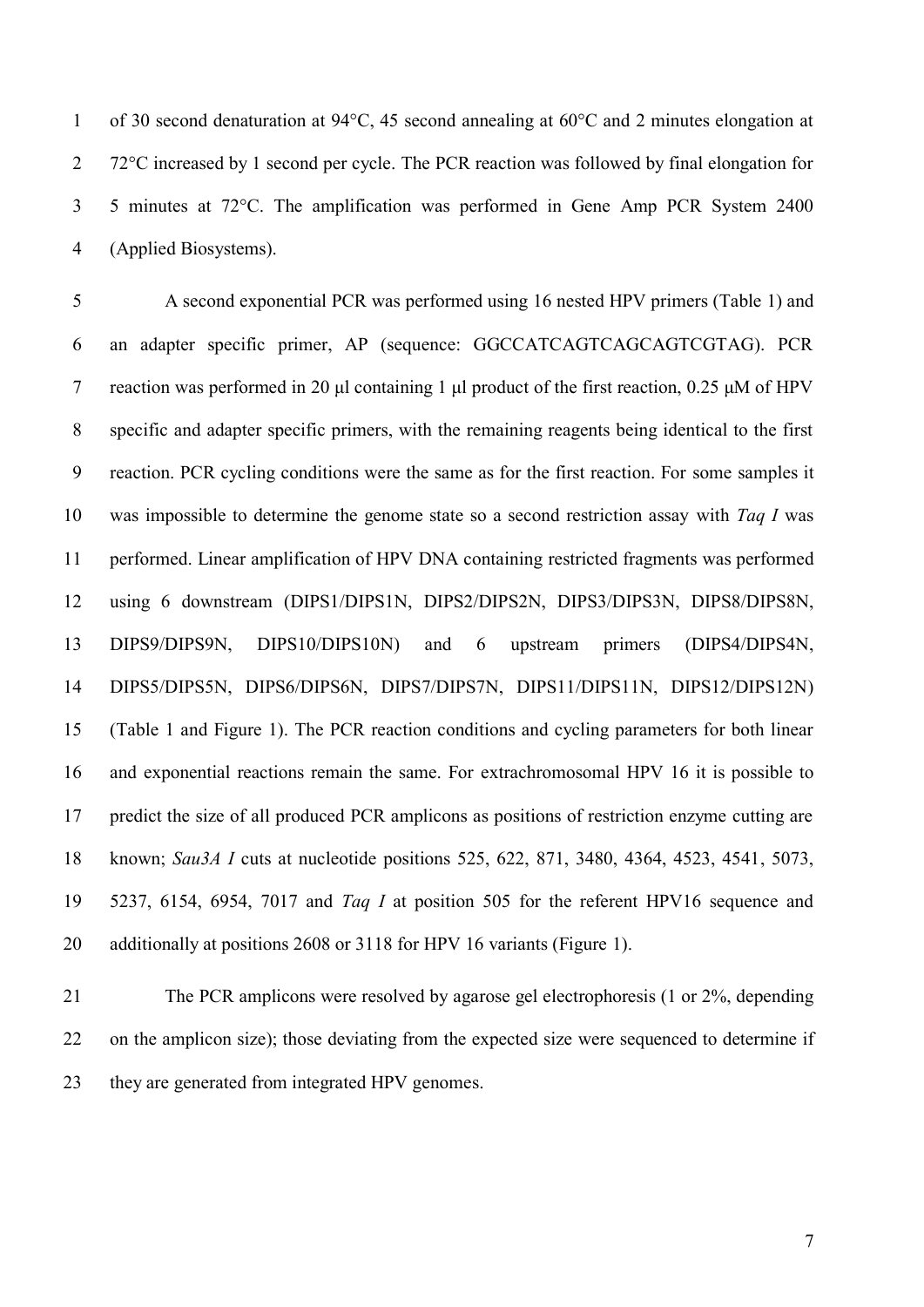#### **PCR amplification of E1/E2 gene of HPV 16 DNA**

 The E1/E2 PCR was performed according to Yoshinouchi et al. [17] and Lukaszuk et al. [18], who describe the protocols for E1 and E2 gene amplification, respectively. Briefly, 2 pairs of PCR primers were used: E1A (ATGTTACAGGTAGAAGGGCG; 5' nt 1293) with E1B (TGCTGCCTTTGCATTACTAG; 5' nt 1463) and E2A (TGCACCAACAGGATGTATAA; 5' nt 3066) with E2B (TCAACTTGACCCTCTACCAC; 5' nt 3193) amplifying 189 and 147 bp regions of the E1 and E2 genes, respectively. The reactions were performed in 20 μL, containing 100 ng sample DNA, 2 μL 10x PCR buffer, 0.2 mM each dNTP, 2.0 mM MgCl2, 0.25 μM each primer and 0.125 U Taq DNA- polymerase. The following amplification conditions were used: denaturation for 10 minutes at 95°C, 35 cycles of 30 second denaturation at 95°C, 45 second annealing at 55°C and 1 minutes elongation at 72°C increased by 1 second per cycle. The PCR reaction was followed by final elongation for 5 minutes at 72°C. The amplicons were resolved by 2% gel electrophoresis.

### **Sequence analysis**

 The DIPS amplicon sizes different from expected were sequenced to determine the place of integration in the host cell genome. PCR product was excised from 1 to 2% agarose gel, depending on the size of the amplicon, and purified using QIAquick PCR Purification Kit according to the manufacturer's instructions (Qiagen GmbH). Five hundred ng of sample was sequenced with the forward and reverse primers. The BigDye Terminator v1.1 Cycle Sequencing Kit (Applied Biosystems) was used. The products were analyzed with ABI PRISM 3100 Genetic Analyzer (Applied Biosystems) using Sequencing Analysis 5.1 program (Applied Biosystems). The obtained sequences were compared with sequences in the NCBI database (http://www.ncbi.nlm.nih.gov/) using BLAST program from the same website to determine if they contain human DNA sequences. Human sequences from the integrated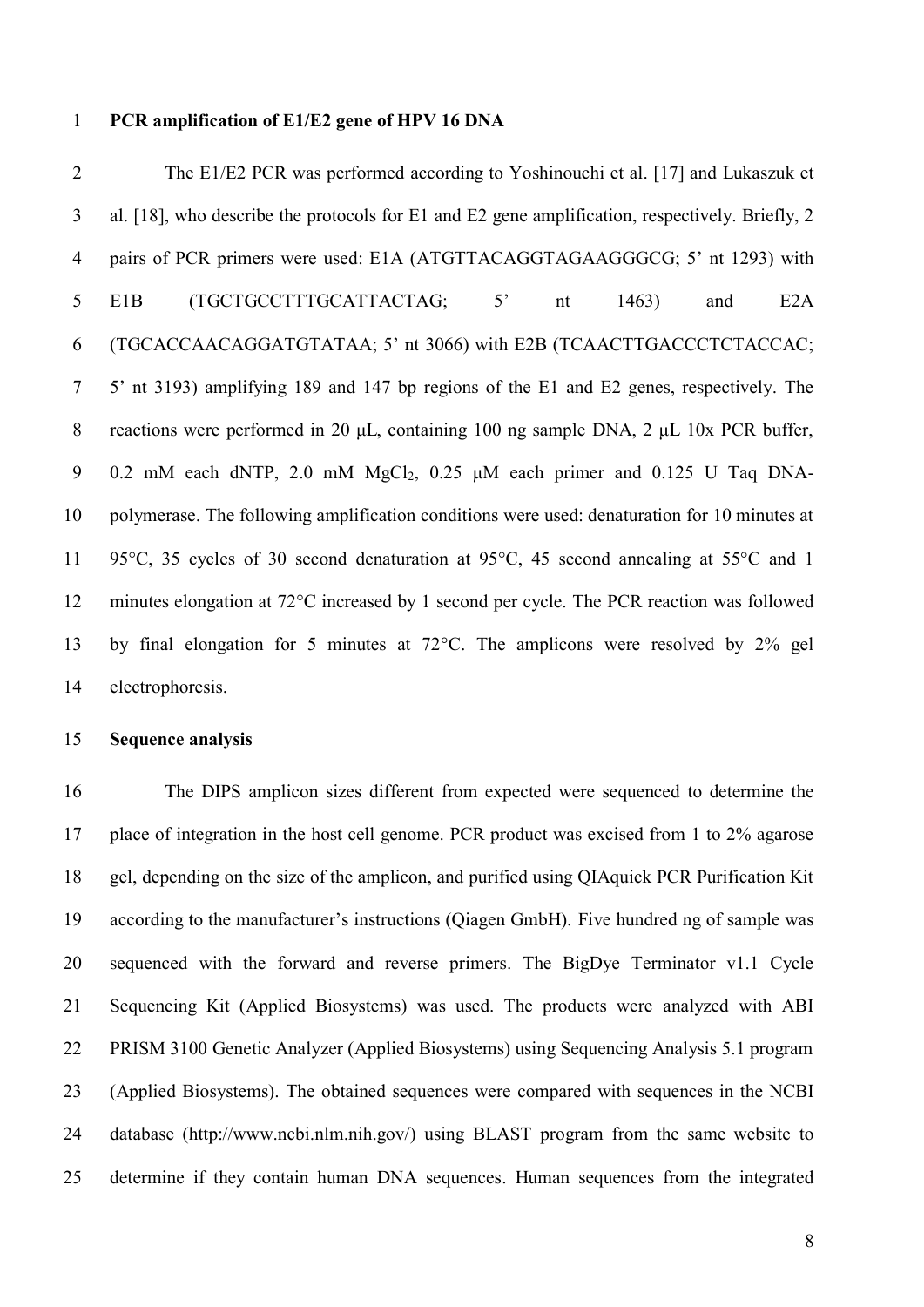samples were further analyzed in NCBI-Map Viewer (http://www.ncbi.nlm.nih.gov/mapview/) or UCSC Genome Bioinformatics (http://genome.ucsc.edu/) to determine the actual chromosome and the region in which HPV 16 was integrated.

### **Statistical analysis**

 The results obtained by different methods were entered and processed manually into Microsoft Excel on a personal computer. The differences between study groups were 8 evaluated by Chi-square  $(\chi^2)$  test (GraphPad Prism version 4.00 for Windows, GraphPad Software, San Diego California USA), with p value under 0.05 being statistically significant.

### **Results**

 Using the DIPS method, 176 HPV 16 positive DNA samples from patients with different grades of cervical neoplasia were analyzed. Using *Sau3A I* restriction enzyme, it was impossible to determine the HPV genome state in all samples. Samples in which the analysis with *Sau3A I* enzyme failed or gave undetermined result were additionally analyzed with *Taq I* restriction enzyme digestion.

 If the HPV genome is present in the extrachromosomal form in the sample, DIPS PCR should amplify DNA of expected size. Failure to amplify DNA or amplification of different fragment size than expected suggests that the HPV genome might be integrated. To verify this assumption such PCR products were sequenced. In 10 of 176 samples (5.7%), sequencing confirmed the presence of only HPV DNA, even though the PCR product was of an unusual size. It appears that those samples contained HPV 16 variants with internal rearrangements and/or gain or loss of *Sau3A I* or *Taq I* restriction site (data not shown). Using the described methods, the status of HPV genomes was determined in 146 of 176 (82.9%) samples, 8 of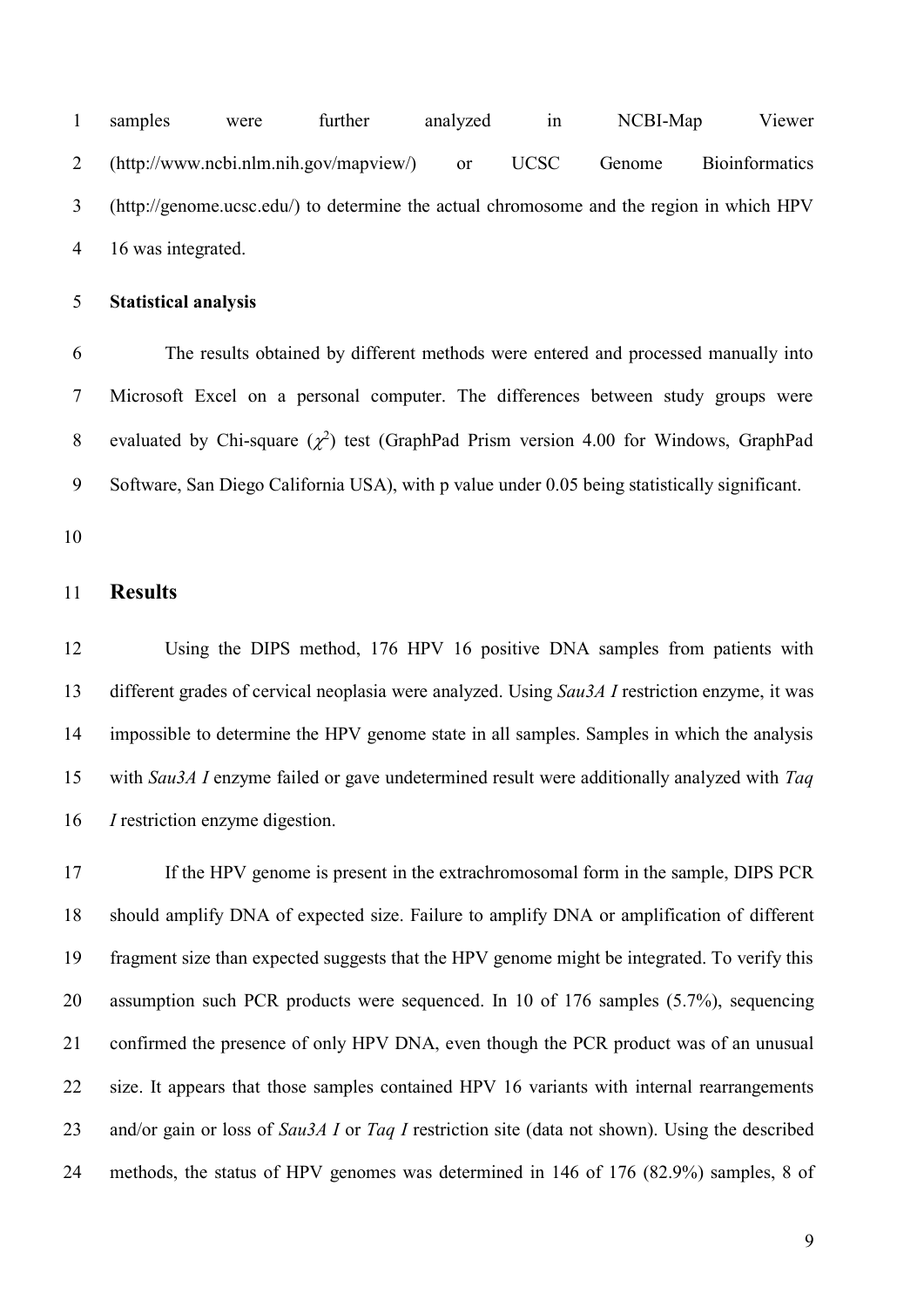which (5.5%) were shown to be integrated, 3 (2%) were shown to contain both extrachromosomal and integrated forms, and the remaining 135 (92.5%) had extrachromosomal HPV genomes.

 Both *Sau3A I* and *Taq I* based DIPS assays failed to resolve the HPV genome status of 5 30 of 176 (17.1%) samples. In 23 of 30 samples, the amplification of large DIPS amplicons was unsuccessful due to unknown reasons, but most likely because of the fragmentation (degradation) of sample DNA as the short amplicons of E1/E2 PCR were successfully obtained from those samples. In addition, in 7 of 30 samples, only some of all target large DIPS amplicons were amplified and in 2 of those 7 samples there were amplicons suggesting integration of HPV 16 DNA. However, the sequencing of the DIPS amplicons supposedly containing human DNA sequences was unsuccessful, leaving those 7 samples with inconclusive result, also.

 The unsuccessful amplification of E1 and/or E2 genes indicates whether those genes are disrupted because of the HPV genome integration into a host cell genome. In this study, the E1/E2 PCR analysis has shown the presence of integration in 9 of 176 (5.1%) samples. In 8 of 9 (88.9%) E2 region was disrupted, with the remaining one (11.1%) sample having E1 region disrupted.

 The combined integration results obtained with both methods, DIPS and E1/E2 PCR reveal the integration in 13 of 176 (7.4%) samples. Table 2 shows the distribution of integrated or extrachromosomal genomes found in relation to the patient cytological 21 diagnosis. There were significantly ( $\chi^2$ =4.103, p=0.0428) more integration of HPV 16 genome in the study group with HSIL (CIN 2 and CIN 3) compared to the study group with LSIL (CIN 1) (Figure 2).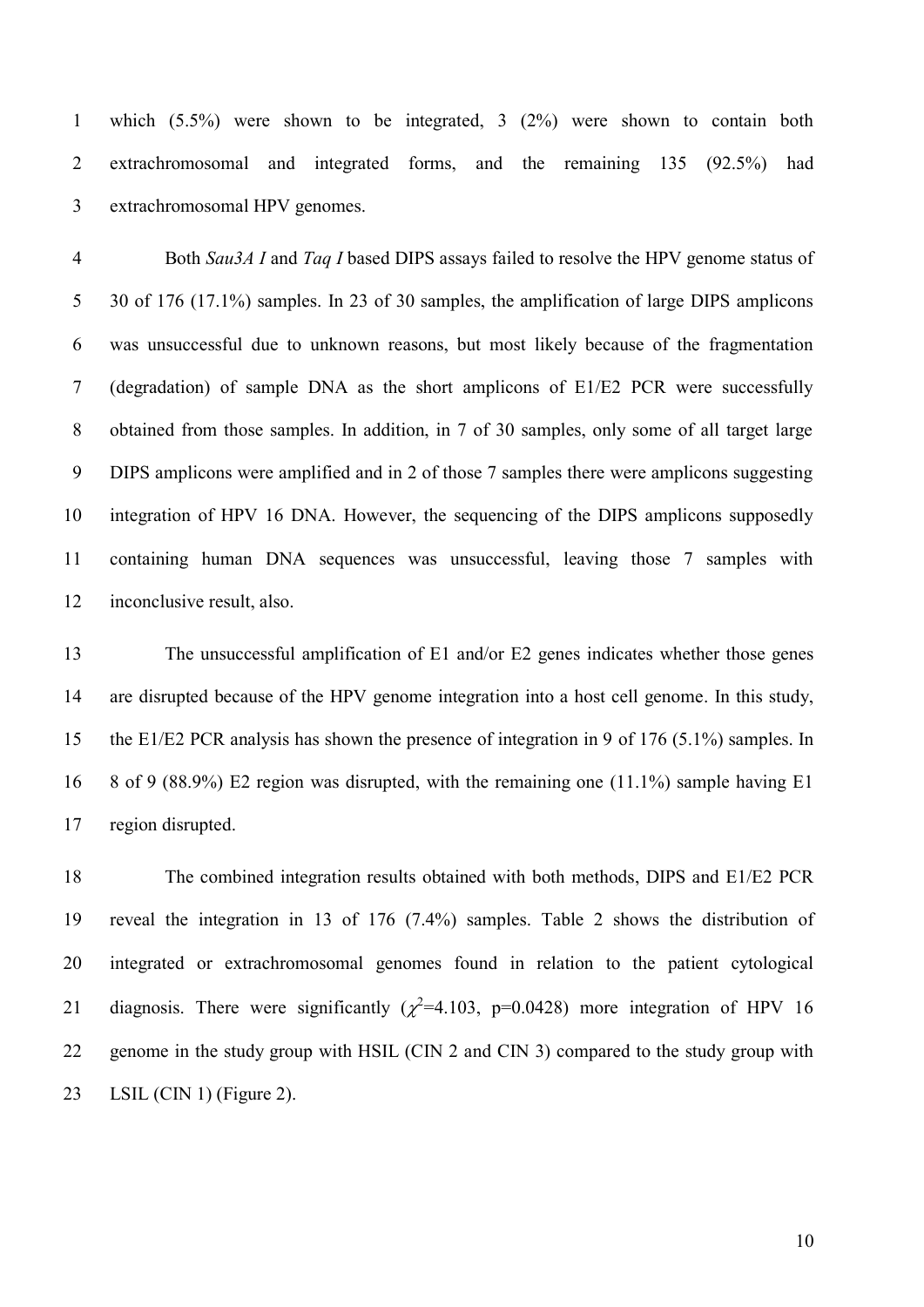The discordance between the findings by the two methods, DIPS and E1/E2 PCR (Table 3) is due to the fact that E1/E2 PCR cannot distinguish between mixed and extrachromosomal viral genomes, and it cannot detect the integration event in samples where the loss of viral DNA is not within regions covered by the PCR primers used in this study. Thus, the three samples determined as mixed forms by DIPS PCR were detected as extrachromosomal form by E1/E2 PCR. In addition, one sample that was classified as integrated by DIPS PCR and extrachromosomal by E1/E2 PCR had a break in the viral DNA that was not in the regions amplified by E1/E2 PCR primers (data not shown). Finally, two samples classified as integrated by E1/E2 PCR did not give conclusive result with DIPS PCR.

 The DIPS PCR method enabled the amplification of 11 (6.3%) fragments containing viral and cellular DNA. In 6 of those samples both ends of cellular/viral junction amplicon were successfully sequenced, while in 5 cases only one end of viral cellular/junction was resolved, so the information about affected HPV and cellular genes and scope of deletions was incomplete in those cases. Briefly, in 6 of 11 (54.5%) samples the integration was found to occur within cellular genes and also in 6 of 11 (54.5%) samples within CFS (Table 4).

 The HPV 16 genome in the sample 2002299 was integrated in the human genome at the position 17q23 that is the site of *VMP1* gene, which codes for the transmembrane protein involved in cell apoptosis (= TMEM49; http://www.hprd.org/protein/15649).

 In the sample 2002458, the HPV 16 genome was integrated in the human genome at the position 1q32.2 but no particular gene or CFS was determined in this region as only the 3'-end of integrated sequence was resolved.

 The HPV 16 genome state in the sample 2002472 was mixed, extrachromosomal and integrated. Only the 5'-end of integrated sequence was resolved. The integration was located in the 17q12 region of the human genome. Query of the UCSC database revealed the position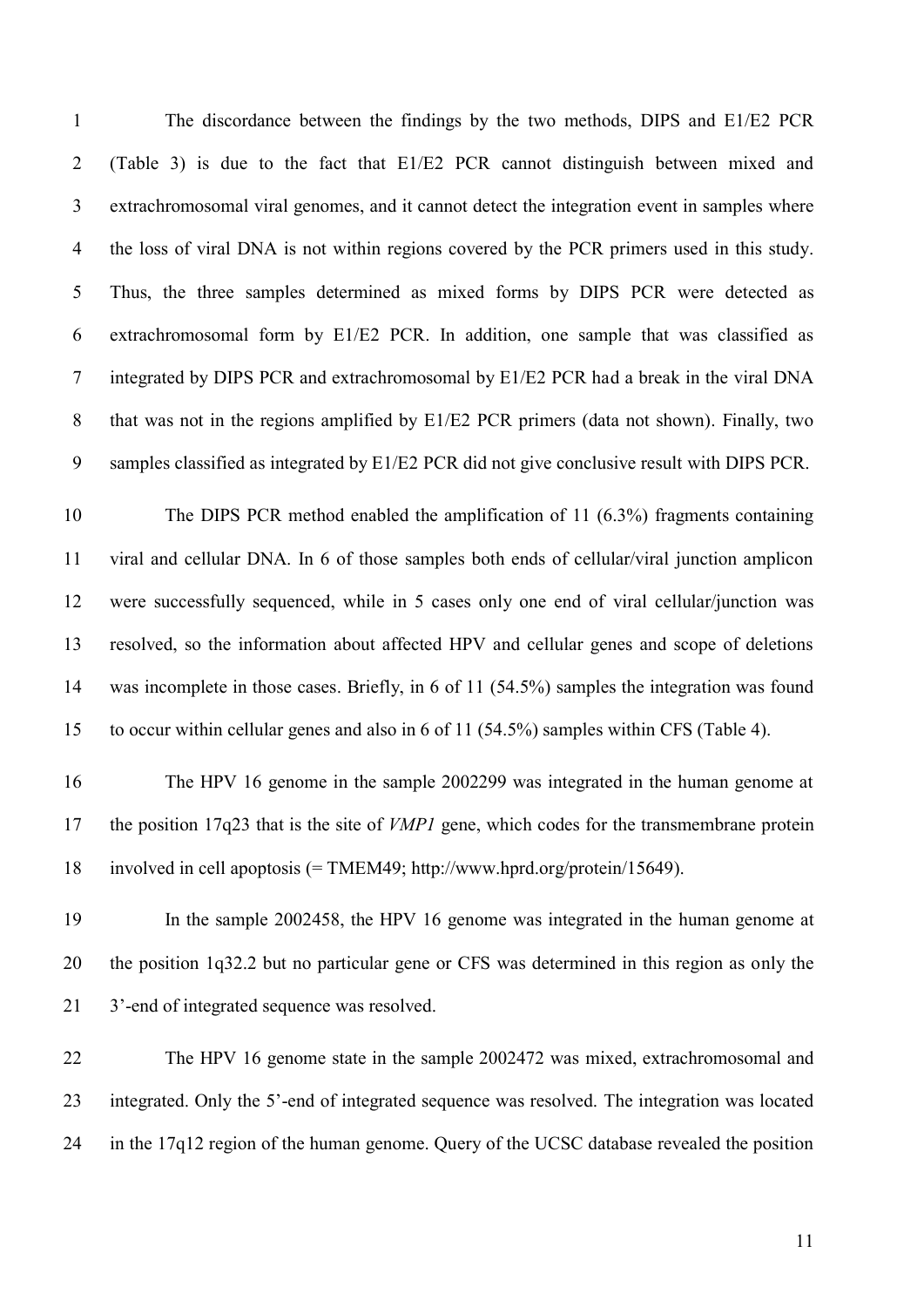of the integration to be 25 kb upstream of the *TCF2* gene, which codes for the TCF2 protein (http://www.hprd.org/protein/08926). However, since the 3' end of integrated sequence was not determined we cannot say for sure whether any gene was affected by this integration event.

 The sample 2003194 contained the HPV 16 genome integrated at the position 11q23.3 6 of the human genome, specifically within the *PVRL1* (= nectin, = HSV entry mediator C) gene; the FRA11B and FRA11G sites being both within this region.

 In the sample 2003217 HPV 16 DNA was integrated at the position 2q37.3 in the human genome, probably in the FRA2J site. The integration is not directly in any gene but several might be affected, namely *HES2* (10 kb downstream), *PER2* (20 kb downstream) and *ILKAP* (25-30 kb upstream).

 The sample 2003379 contains HPV 16 DNA integrated at the position 19p13.11 in the human genome in the FRA19B site. This particular integration is disrupting the coding region of the *CHERP* (= *DAN16*, = *SCAF6*; http://www.hprd.org/protein/13051) gene.

 In the sample 2003416, the integration of HPV 16 genome occurred at the location 19q13.2 in the FRA19B site and within the *CEACAM5* (= *CEA*, = *CD66e*; http://www.hprd.org/protein/00274) gene.

 The sample 2003417 contains HPV 16 genome in both, extrachromosomal and integrated forms. At the site of integration (1p34.3) there are no known genes and no known CFS. The nearest CFS are FRA1C (1p31.1) and FRA1A (1p36).

 The sample 2004077 contains HPV 16 DNA integrated at the position 7p21.1. The integration did not occur in the CFS but upon integration a part of *AHR* (http://www.hprd.org/protein/02596) gene is deleted.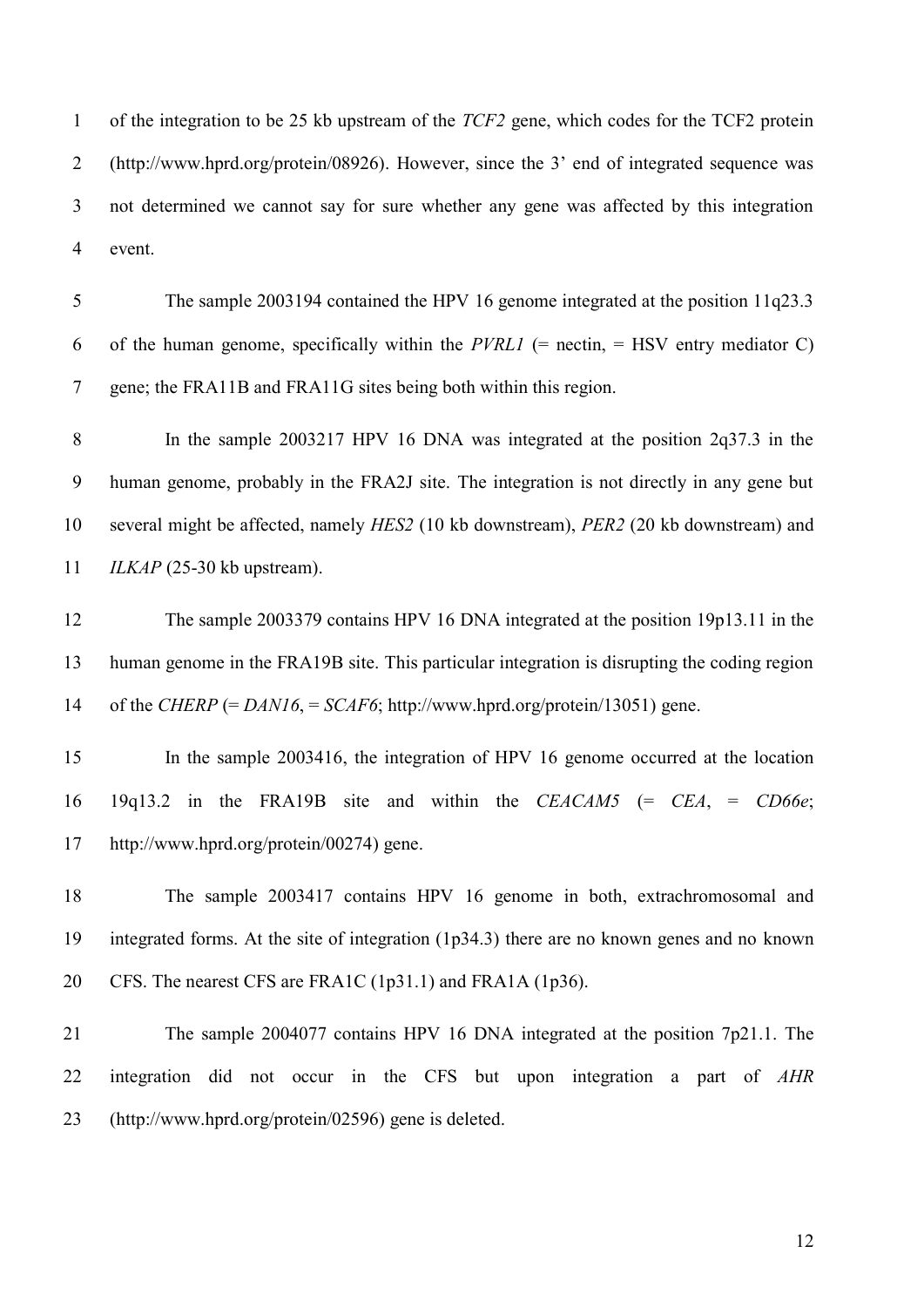The sample 2004377 showed HPV 16 DNA to be integrated in 10q21.2 position in the human genome in the FRA10C site. The integration occurred in the noncoding regions of the *MRF-2* (= *ARID5B*, = *FLJ21150*) gene.

 The sample 2004410 also contained both, integrated and extrachromosomal forms of HPV 16 DNA. The integration was found to be at the position 11p14.3, near the FRA11D site (11p14.2), but there are no known genes in this region.

### **Discussion**

 Most of HPV genome integration studies focused on HPV 16 and 18, the most common HPV types found in cervical cancer. In all cell lines derived from cervical cancer tissues HPV DNA is integrated in the host cell genome and this is the same in the majority of cervical cancers. The frequency of integration for cervical cancer also differs among studies, but most are around 80% [19,20]. Different HPV types also have different rates of integration with HPV 18 being integrated in almost 100% of cases, while for HPV 16 reported frequency of integration ranged from 72-83% [21,22].

 Even though some studies have tried to determine the rate of integration of HPV DNA in low grade cervical neoplasia, the results are discrepant, and the frequencies of integration range from 0% [20,23] to more than 50% [24]. Thus, the goal of this study was to determine the physical state of HPV 16 genomes and the frequency of integration in samples of different grades of precancerous cervical lesions.

 The DIPS method detected integrated HPV 16 DNA in 8 samples, and both, extrachromosomal and integrated forms of HPV 16 DNA in 3 samples. All samples containing integrated DNA were diagnosed as HSIL (CIN 2 or 3), except one sample with unknown diagnosis, indicating that integration in LSIL (CIN1) is a very rare event.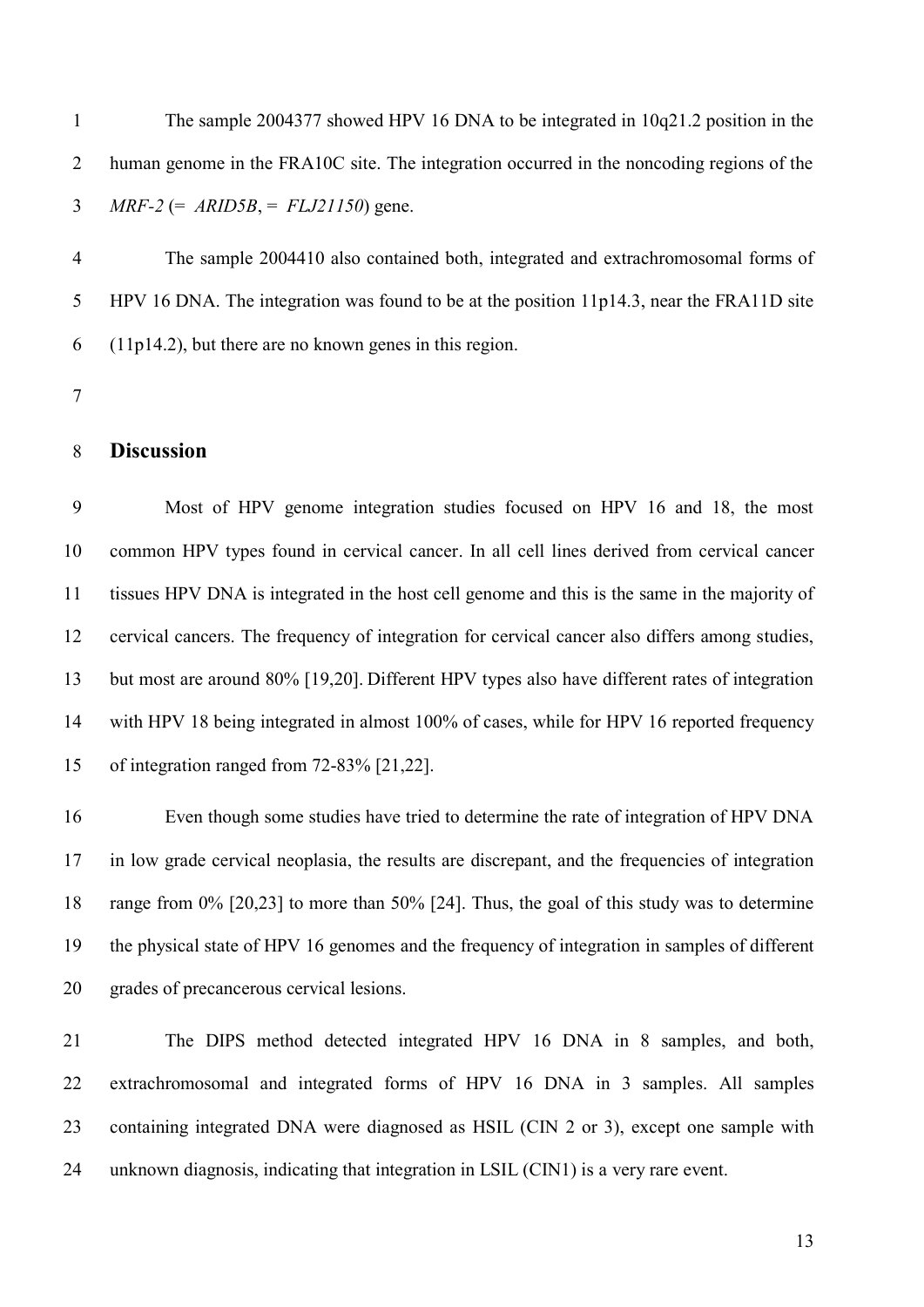The E1/E2 PCR amplifying parts of those viral genes found integrated forms of HPV 16 DNA in 9 (5.1%) samples, 8 of which showed E2 region to be disrupted with one sample having E1 region disrupted. Similar results were obtained by Watts [25] finding 72.7% of E2 gene disruption in HPV 16 positive cervical cancer samples.

 The E1/E2 PCR method is simple and easy to perform but it cannot be used for the determination of the site of integration and it cannot distinguish between extrachromosomal and mixed viral forms. Furthermore, this method does not detect integrated copies where the loss of viral DNA is outside of regions covered with PCR primers that were used in this study. These two issues were the main cause of discrepancy in the results obtained with both methods, DIPS and E1/E2 PCR.

 The DIPS PCR method is rather time consuming and laborious, however it allows accurate determination of the site of integration in the human genome. On the other hand, the method is not very suitable for determining the frequency of integration, since it did not give us any conclusive result in 17.1% cases. For that reason, the results of both methods, DIPS 15 and E1/E2 PCR are presented herein.

 These combined findings indicate that integration of HPV 16 DNA is not an early event as Peitsaro et al. [26] and Gallo et al. [24] suggest, them having found 50% integrated HPV forms in LSIL samples. In this study, no integration of HPV DNA in LSIL samples was found, which is in line with other studies [20,22]. In addition, the frequency of HPV DNA integration in HSIL samples (i.e. 12.8% of CIN 2 and 13% of CIN 3 samples) is similar to those obtained by Klaes et al. [20], 5% and 15% of CIN 2 and CIN 3 samples, respectively. The discrepancy of the results for CIN 2 samples might be attributed to the inability of clearly distinguishing between CIN 2 and CIN 3 grades, both of which have been classified as HSIL in the recent cytological classification [27].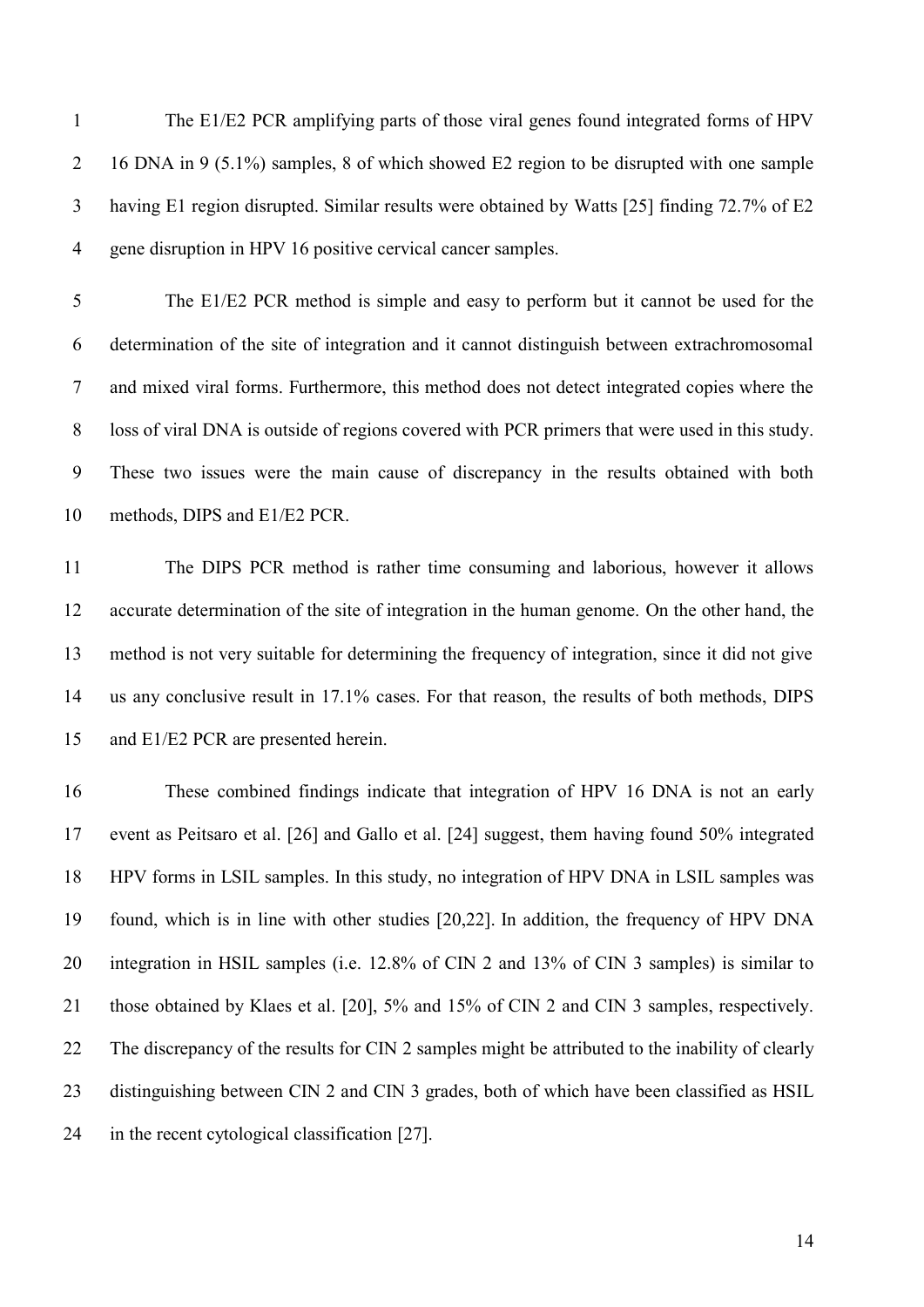Apart from the frequency of integration, the main goal of this study was to determine 2 the sites of integration within human genome by using the DIPS PCR method. The HPV 16 integration found in this study was random as expected; it occurred once on chromosomes 2, 7 and 10 and twice on chromosomes 1, 11, 17 and 19, but on different parts of chromosomes (Table 4). According to the majority of studies, the integration of HPV DNA is a random event and the place of integration does not affect the progression of the disease [10]. However, in this study HPV 16 integration occurred in many cases (54.5%) within CFS. This result is in accordance with Thorland et al. [29] who found HPV 16 integrated in the CFS in 48% of their cases. Some authors consider that HPV integration in CFS, which are prone to breaks and different types of rearrangements, is the result of their greater accessibility [10]. Supporting this view is the fact that observed HPV integration near common oncogenes, like *myc*, *TP63*, *FANCC*, *hTERT* and others, was not shown to affect the expression of those genes.

 Yu et al. [28] created a model for HPV integration *in vitro*. They observed integration in the CFS in 50% of cases, some of which were identical to the observed integration sites for HPV 16 and 18 in cervical samples. They also believe that site of integration does play a role in the disease progression, and that during persistent infection HPV is integrated in many places in the genome, some of which lead to different expression of HPV oncoproteins and/or cellular genes conferring proliferative advantage to those cells and influencing disease progressions. To validate those assumptions, a large set of clinical samples with integrated genomes should be assayed and the disease progression should be closely monitored.

 An interesting result to note is that 6 (54.5%) of the 11 integrated samples were integrated within genes and that 3 additional cases were located 10-30 kb from genes. Most of the genes that were affected by integration in our study could be linked to the neoplastic progression in one way or another. By studying the literature we found that some of those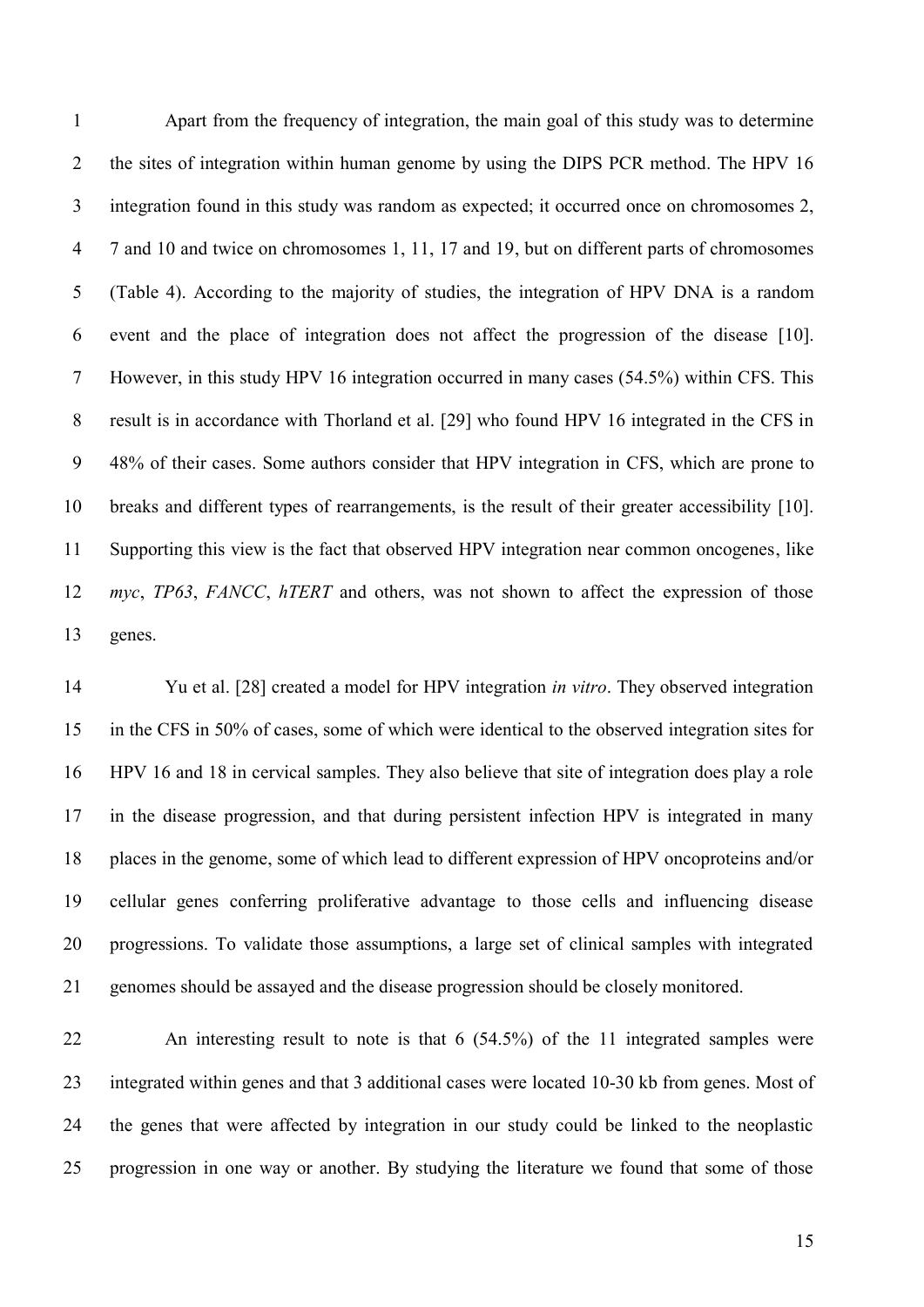sites were identified as targets of HPV integration in previous studies, and some of the affected genes were linked to cervical, as well as other types of cancer.

 Namely, 3 cases of HPV 16 integration within the fragile site FRA17B [10] have been previously found in cervical cancer specimens and one of them was in the *VMP1* gene [29]. Furthermore, 5 integrations of HPV 18 in cervical cancer samples have been reported in the same region (17q23) [10]. This indicates that HPV integrations within region 17q23 are more frequent than chance would suggest, and potential disruption of the gene involved in apoptosis might be implicated in cervical cancer progression.

 The integration in 17q12 region was not in the fragile site, but was in proximity of the *TCF2* gene. As the 3'-end of the integrated fragment was not resolved it is possible that the *TCF2* gene is affected. The TCF2 protein is a transcription factor involved in the metabolism of nucleic acids and nucleotides. It has been extensively studied, and one study indicates that it could be involved in the development of ovarian cancer [30]. In addition, Wentzensen et al. [10] also reported HPV16 to be integrated in this region (17q12) in one cervical cancer sample.

 The HPV 16 integration within *PVRL* gene might also have an impact on progression of cancer. The PVRL1 is a transmembrane protein involved in cellular adhesion and Herpes Simplex virus entry [31,32]. No HPV genome integrations have been reported in this region previously, but loss of heterozigosity (LOH) of 11q23 region is common in tumors, indicating the presence of an unknown tumor suppressor gene in this region [33-36]. Lazo [37] reports LOH of 11q23 region in 38% (73/188) of cervical cancer samples. Kersemaekers et al. [36] report finding a strong correlation between LOH of 11q23 region and invasive cervical cancer. This indicates that the 11q23 region might contain metastasis suppressor gene, and since the *PVRL1* gene affects cellular adhesion, it is a potential candidate for that role.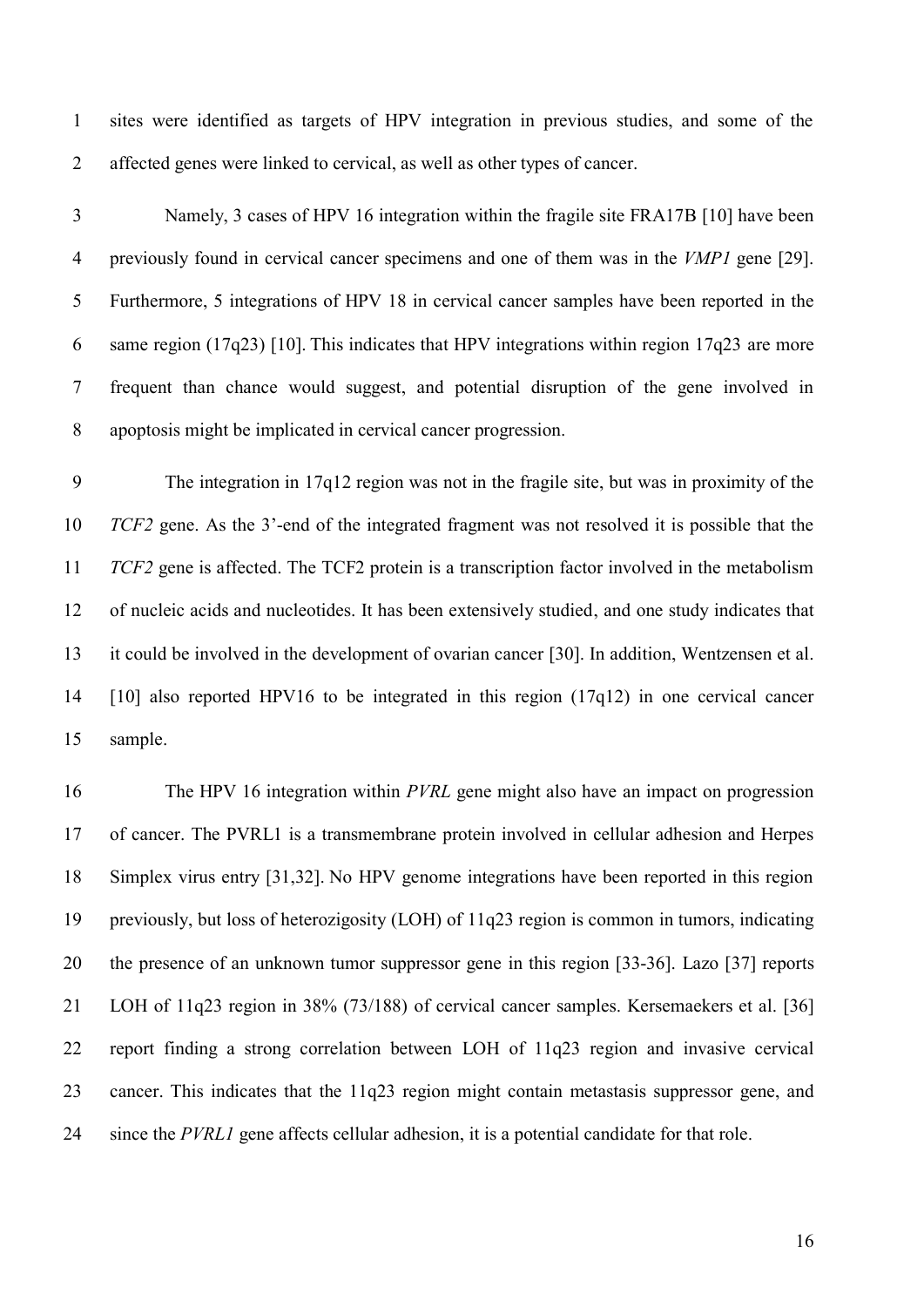The integration in FRA2J (2q37.3 locus) was mapped in the proximity of the *ILKAP* gene, which codes for a serine/threonine phosphatase from the phosphatase family PP2C. The ILKAP protein interacts with integrin linked kinases (ILK), which regulate integrin cellular signaling, and it is also associated with Wnt signaling pathway [38,39]. There is no published data on the HPV integration in this locus of the human genome, but again, some data suggest that LOH of 2q might influence cervical cancerogenesis [40].

 The integration in FRA19B (19p13.11 locus) was found to be directly disrupting the coding region of the *CHERP* gene, which codes for a ribonucleoprotein situated in the endoplasmic reticulum and the cytoplasm, and it functions as a negative regulator of cellular proliferation [41,42]. There are no published data regarding the HPV integration in the 19p13.11 locus.

 The integration of HPV 16 in FRA19A (19q13.2 locus) was mapped to *CEACAM5* gene. The CEACAM5 protein is a transmembrane adhesion molecule that also has a role in immune responses and apoptosis [43]. Many tumors have an elevated expression of CEACAM5 and CEACAM6 proteins, which are important for adhesion, invasion and metastasis in tumors. By blocking these proteins with monoclonal antibodies it is possible to stop the metastasis process [44,45]. Two integration events in this gene have been published, HPV 16 in a cervical cancer specimen and HPV 18 in a CIN 3 sample [10].

 The integration on the short arm of chromosome 1, at 1p34.3 was not mapped to any gene or fragile site, the nearest fragile sites being FRA1C (1p31.1) and FRA1A(1p36). However, one integration event in that region has already been published [10].

 Another HPV 16 integration outside of CFS was mapped to the *AHR* gene (7p21.1 locus), which codes for a transcription factor involved in the metabolism of nucleic acids and nucleotides that regulates the cellular response to aromatic hydrocarbons. It has been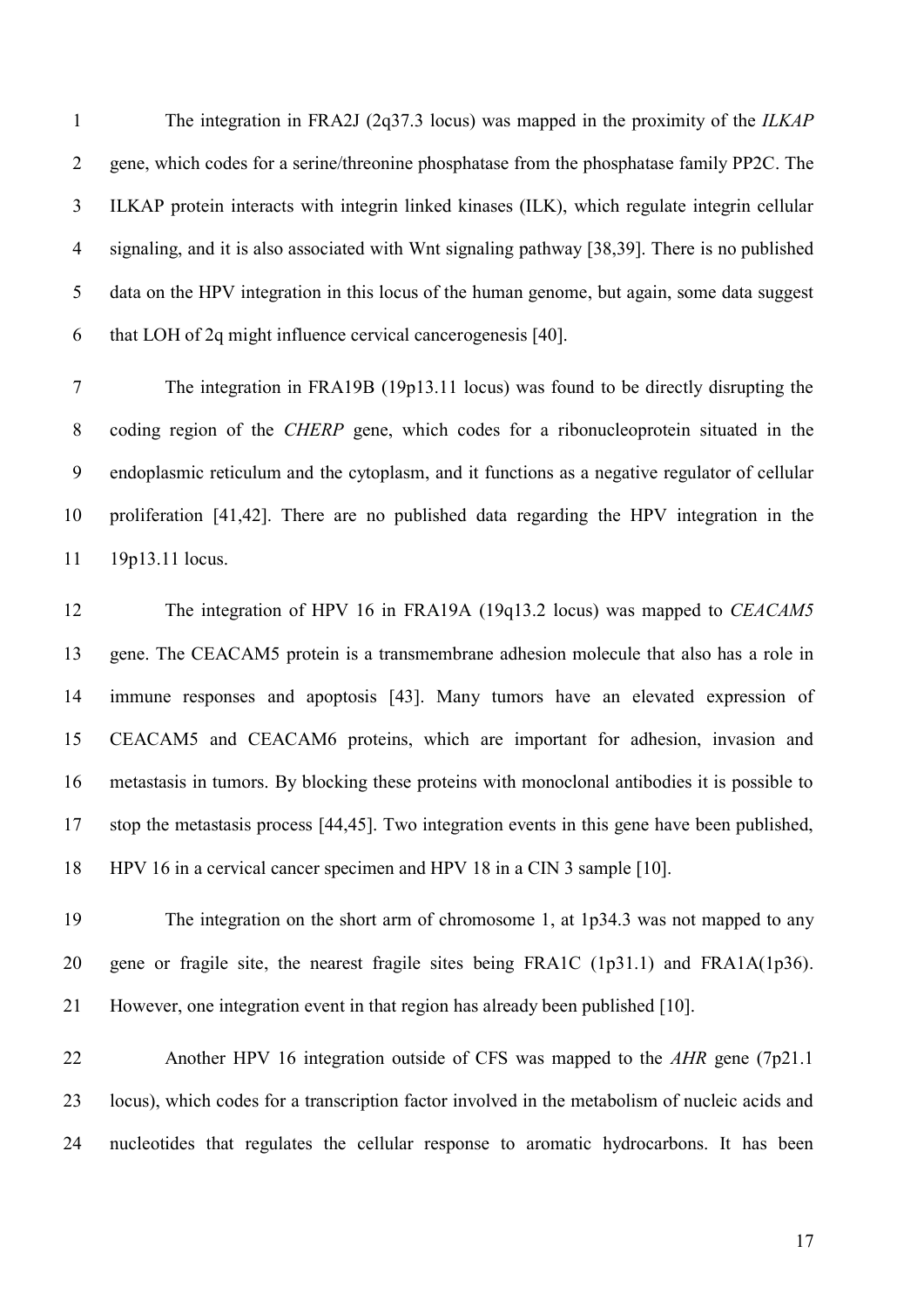suggested that it also has a role in tumorgenesis and proliferation. The AHR protein represses *c-myc* [47]. Here again, the disruption of AHR function might influence cervical cancerogenesis.

 The integration of HPV 16 in FRA10C (10q21.2 locus) was found to occur in the noncoding region of MRF-2 gene. This gene contains a DNA binding domain, and although its function is still unclear [48], it is known to be involved in the differentiation of smooth muscle [49].

 In case of the sample containing both, integrated and extrachromosomal forms of HPV 16 DNA, the integration occurred at the position 11p14.3, in the proximity of the FRA11D. As there are no known genes in this region it is difficult to predict any changes due to the viral integration.

 The findings of this study show that HPV 16 genome integration is not an early event in the progression of cervical disease, and that the preferential regions of integration are the common fragile sites. This study also shows HPV genomes to often be integrated in or near cellular genes. Since most of those genes could be involved in tumor progression, this suggests that the site of integration might play a role in the rate and the nature of development of cervical cancer. By investigating the sites of HPV DNA integration we might also get some insight about cellular genes that may be involved in the progression of cervical cancer and also potentially some other types of cancer. Further research is necessary to finally resolve the timing and preferential sites of HPV integration. The real-time PCR on large number of precancerous samples would easily resolve the timing issue, while the DIPS PCR analysis of samples with integrated viral genome would answer whether there are indeed preferential integration sites. In addition, since HPV integration status indicates high risk for development and progression of cervical cancer, it should be considered for a diagnostic approach. In this case also, a method based on real-time PCR that is less time consuming and informative for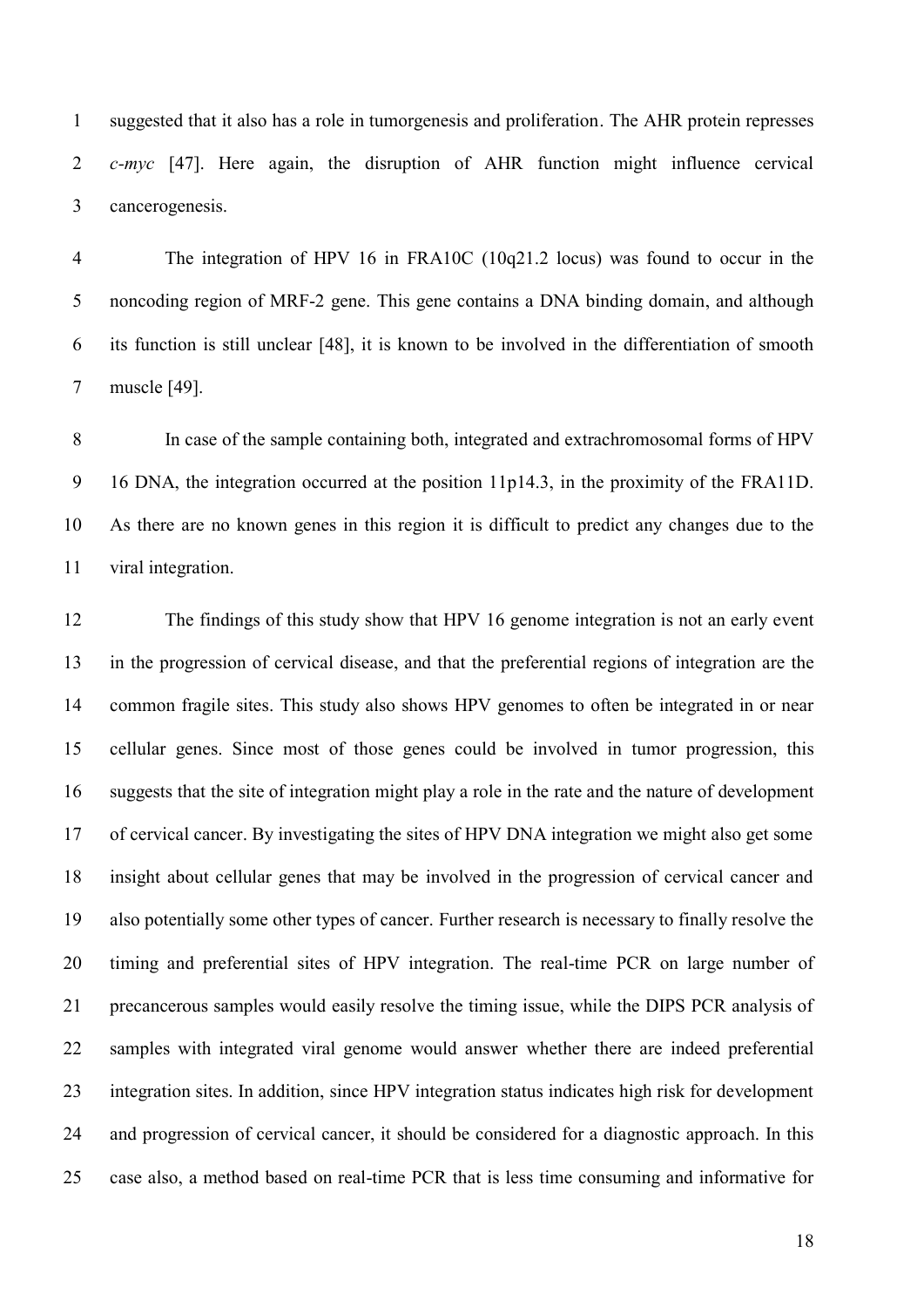- both integrated and extrachromosomal states, as shown in this study to be common, would be
- more appropriate.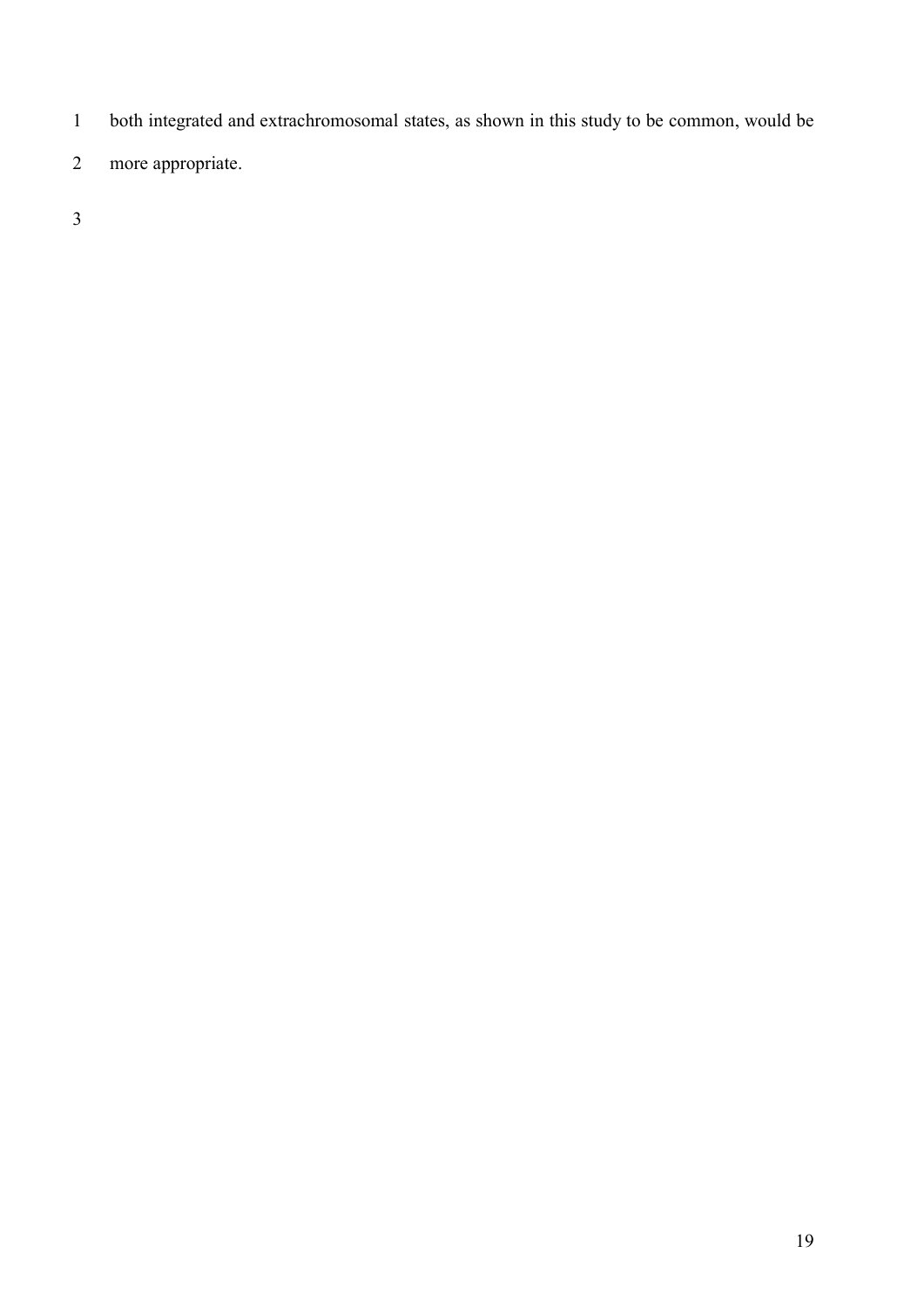## **Conflict of interests**

- All the authors declare that there are no conflicts of interest.
- 

## **Acknowledgements**

 The authors are especially grateful to Mrs. Jasminka Golubić Talić for her expert technical assistance and Dr. Helena Četković for her sequencing analysis. This study was supported by the Croatian Ministry of Science, Education and Sport (grant number 098- 0982464-2510).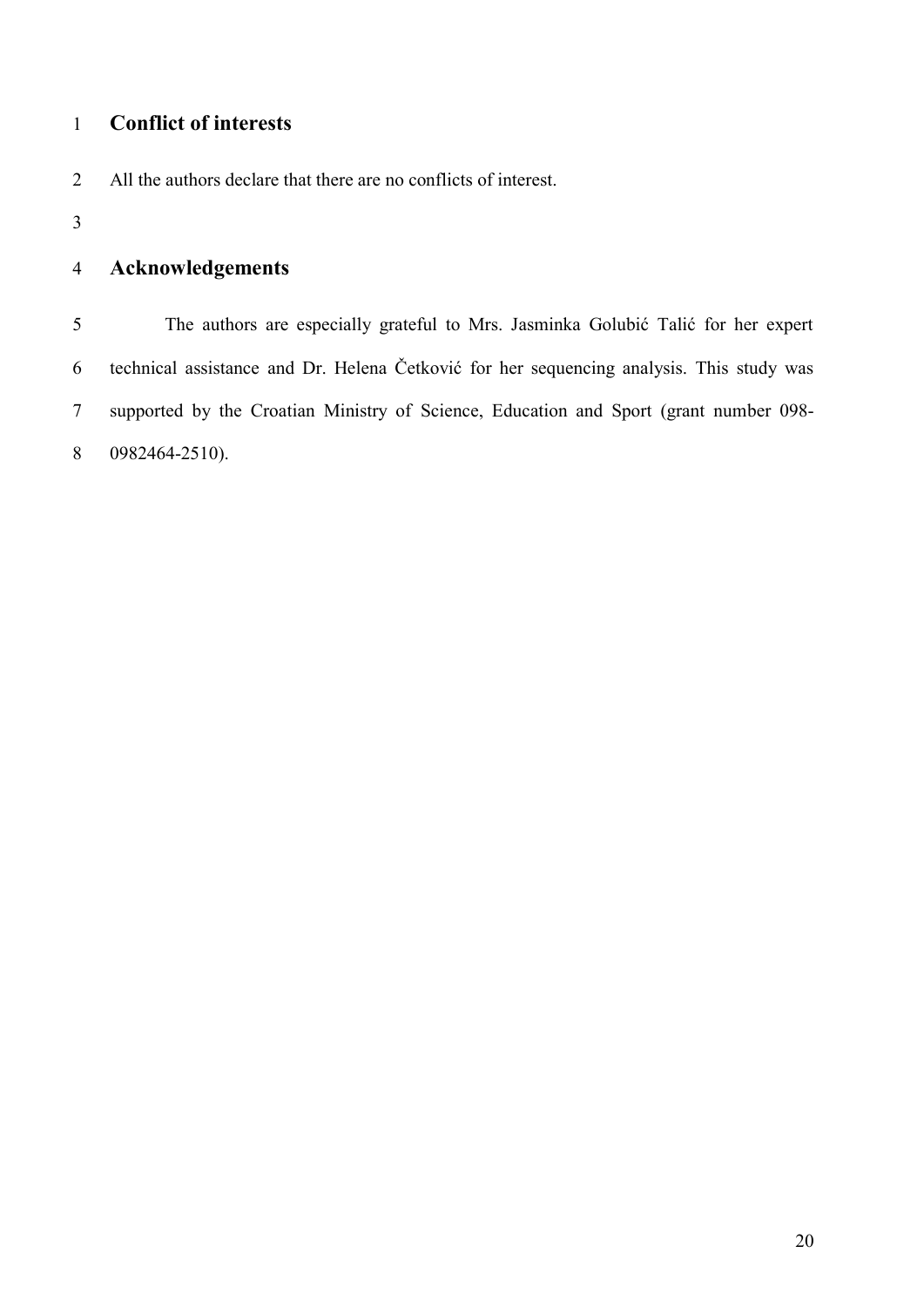## **References**

| $\overline{2}$ |                                                                                        |
|----------------|----------------------------------------------------------------------------------------|
| 3              | [1] IARC Monographs on the Evaluation of Carcinogenic Risks to Humans. Human           |
| 4              | Papillomaviruses. WHO Press 2007;90:1-689.                                             |
| 5              | [2] Walboomers JM, Jacobs MV, Manos MM, Bosch FX, Kummer JA, Shah KV, Snijders         |
| 6              | PJ, Peto J, Meijer CJ, Munoz N. Human papillomavirus is a necessary cause of           |
| 7              | invasive cervical cancer worldwide. J Pathol 1999;189:12-9.                            |
| 8              | [3] Bosch FX, Manos MM, Muñoz N, Sherman M, Jansen AM, Peto J, Schiffman MH,           |
| 9              | Moreno V, Kurman R, Shah KV, IBSCC Study group. Prevalence of human                    |
| 10             | papillomavirus in cervical cancer: a worldwide perspective. J Natl Cancer Inst         |
| 11             | 1995;87:796-802.                                                                       |
| 12             | [4] Jeon S, Allen-Hoffmann BL, Lambert PF. Integration of human papillomavirus type 16 |
| 13             | into the human genome correlates with a selective growth advantage of cells. J Virol   |
| 14             | 1995;69:2989-97.                                                                       |
| 15             | [5] Romanczuk H, Howley P. Disruption of either the E1 or the E2 regulatory gene of    |
| 16             | human papillomavirus type 16 increases viral immortalization capacity. Proc Natl       |
| 17             | Acad Sci USA 1992;89:3159-63.                                                          |
| 18             | [6] Dowhanick JJ, McBride AA, Howley PM. Suppression of cellular proliferation by the  |
| 19             | papillomavirus E2 protein. J Virol 1995;69:7791-7.                                     |
| 20             | [7] Jeon S, Lambert PF. Integration of human papillomavirus type 16 DNA into the human |
| 21             | genome leads to increased stability of E6 and E7 mRNAs: implications for cervical      |
| 22             | carcinogenesis. Proc Natl Acad Sci USA 1995;92:1654-8.                                 |
| 23             | [8] von Knebel Doeberitz M, Bauknecht T, Bartsch D, zur Hausen H. Influence of         |
| 24             | chromosomal integration on glucocorticoid-regulated transcription of growth-           |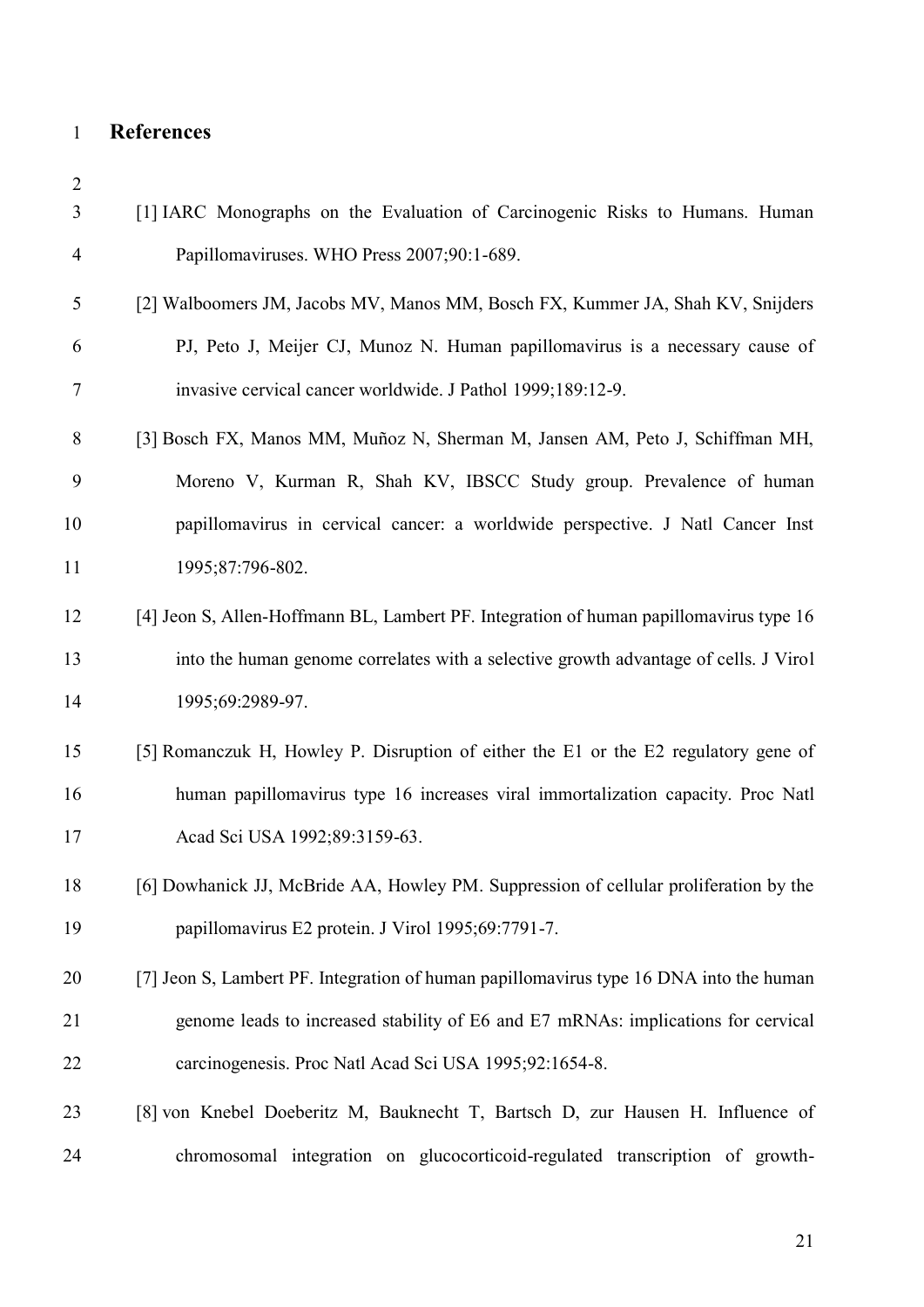- stimulating papillomavirus genes E6 and E7 in cervical carcinoma cells. Proc Natl Acad Sci U S A. 1991;88:1411-5.
- [9] Bechtold V, Beard P, Raj K. Human papillomavirus type 16 E2 protein has no effect on transcription from episomal viral DNA. J Virol 2003;77:2021-8.
- [10] Wentzensen N, Vinokurova S, von Knebel Doeberitz M. Systematic review of genomic integration sites of human papillomavirus genomes in epithelial dysplasia and invasive cancer of the female lower genital tract. Cancer Res 2004;64:3878-84.
- 8 [11] Thorland EC, Myers SL, Persing DH, Sarkar G, McGovern RM, Gostout BS, Smith DI. Human papillomavirus type 16 integrations in cervical tumors frequently occur in common fragile sites. Cancer Res 2000;60:5916-21.
- [12] Smith DI, Huang H, Wang L. Common fragile sites and cancer. Int J Oncol 12 1998;12:187-96.
- [13] Ljubojević N, Babić S, Audy-Jurković S, Ovanin-Rakić A, Jukić S, Babić D, Grubišić G, Radaković B, Ljubojević-Grgec D. Improved national Croatian dignostic and therapeutic guidelines for premalignant lesions of the uterine cervix with some cost-benefit aspects. Coll Antropol 2001;25:467-74.
- [14] Grce M, Husnjak K, Bozikov J, Magdic L, Zlacki M, Lukac J, Fistonic I, Sikanic- Dugic N, Pavelic K. Evaluation of genital human papillomavirus infections by polymerase chain reaction among Croatian women. Anticancer Res 2001;21:579-84.
- [15] Ovanin-Rakic A, Pajtler M, Stankovic T, Audy-Jurkovic S, Ljubojevic N, Grubisic G, Kuvacic I. Classification of cervical cytological smears "Zagreb 2002". Modification of the classification "Zagreb 1990" and "NCI Bethesda 2001". Gynaecol Perinatol 2003;12:148-53 In Croatian.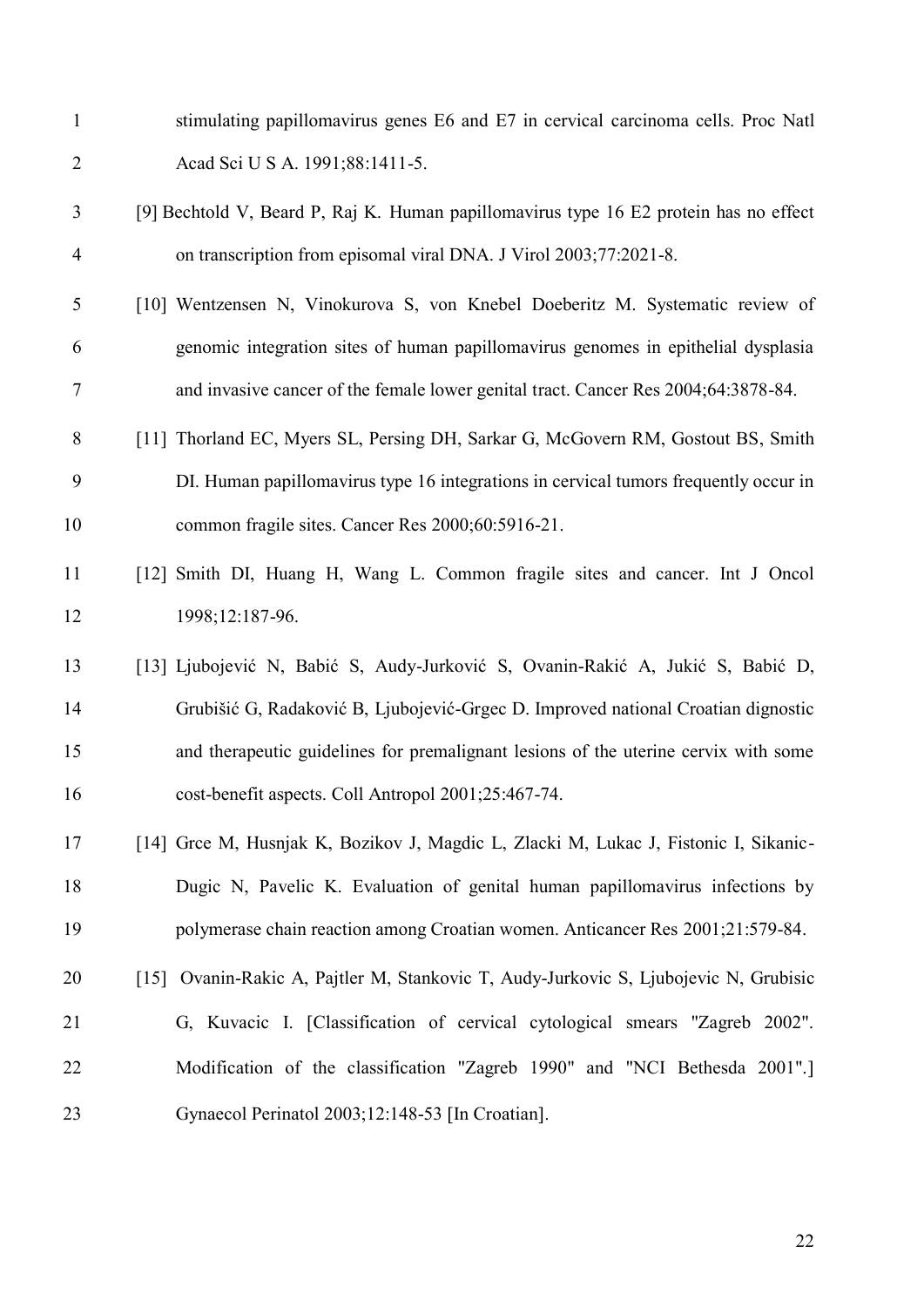| $\mathbf{1}$   | [16] Luft F, Klaes R, Nees M, Durst M, Heilmann V, Melsheimer P, von Knebel           |
|----------------|---------------------------------------------------------------------------------------|
| 2              | Doeberitz M. Detection of integrated papillomavirus sequences by ligation-mediated    |
| 3              | PCR (DIPS-PCR) and molecular characterization in cervical cancer cells. Int J         |
| $\overline{4}$ | Cancer 2001;92:9-17.                                                                  |
| 5              | [17] Yoshinouchi M, Hongo A, Nakamura K, Kodama J, Itoh S, Sakai H, Kudo T.           |
| 6              | Analysis by multiplex PCR of the physical status of human papillomavirus type 16      |
| 7              | DNA in cervical cancers. J Clin Microbiol 1999;37:3514-7.                             |
| 8              | [18] Lukaszuk K, Liss J, Wozniak I, Emerich J, Wojcikowski C. Human papillomavirus    |
| 9              | type 16 status in cervical carcinoma cell DNA assayed by multiplex PCR. J Clin        |
| 10             | Microbiol 2003;41:608-12.                                                             |
| 11             | [19] Kalantari M, Blennow E, Hagmar B, Johansson B. Physical state of HPV16 and       |
| 12             | chromosomal mapping of the integrated form in cervical carcinomas. Diagn Mol          |
| 13             | Pathol 2001;10:46-54.                                                                 |
| 14             | [20] Klaes R, Woerner SM, Ridder R, Wentzensen N, Duerst M, Schneider A, Lotz B,      |
| 15             | Melsheimer P, von Knebel Doeberitz M. Detection of high-risk cervical                 |
| 16             | intraepithelial neoplasia and cervical cancer by amplification of transcripts derived |
| 17             | from integrated papillomavirus oncogenes. Cancer Res 1999;59:6132-6.                  |
| 18             | [21] Badaracco G, Venuti A, Sedati A, Marcante ML. HPV16 and HPV18 in genital         |
| 19             | tumors: Significantly different levels of viral integration and correlation to tumor  |
| 20             | invasiveness. J Med Virol 2002;67:574-82.                                             |
| 21             | [22] Cullen AP, Reid R, Campion M, Lorincz AT. Analysis of the physical state of      |
| 22             | different human papillomavirus DNAs in intraepithelial and invasive cervical          |
| 23             | neoplasm. J Virol 1991;65:606-12.                                                     |
|                |                                                                                       |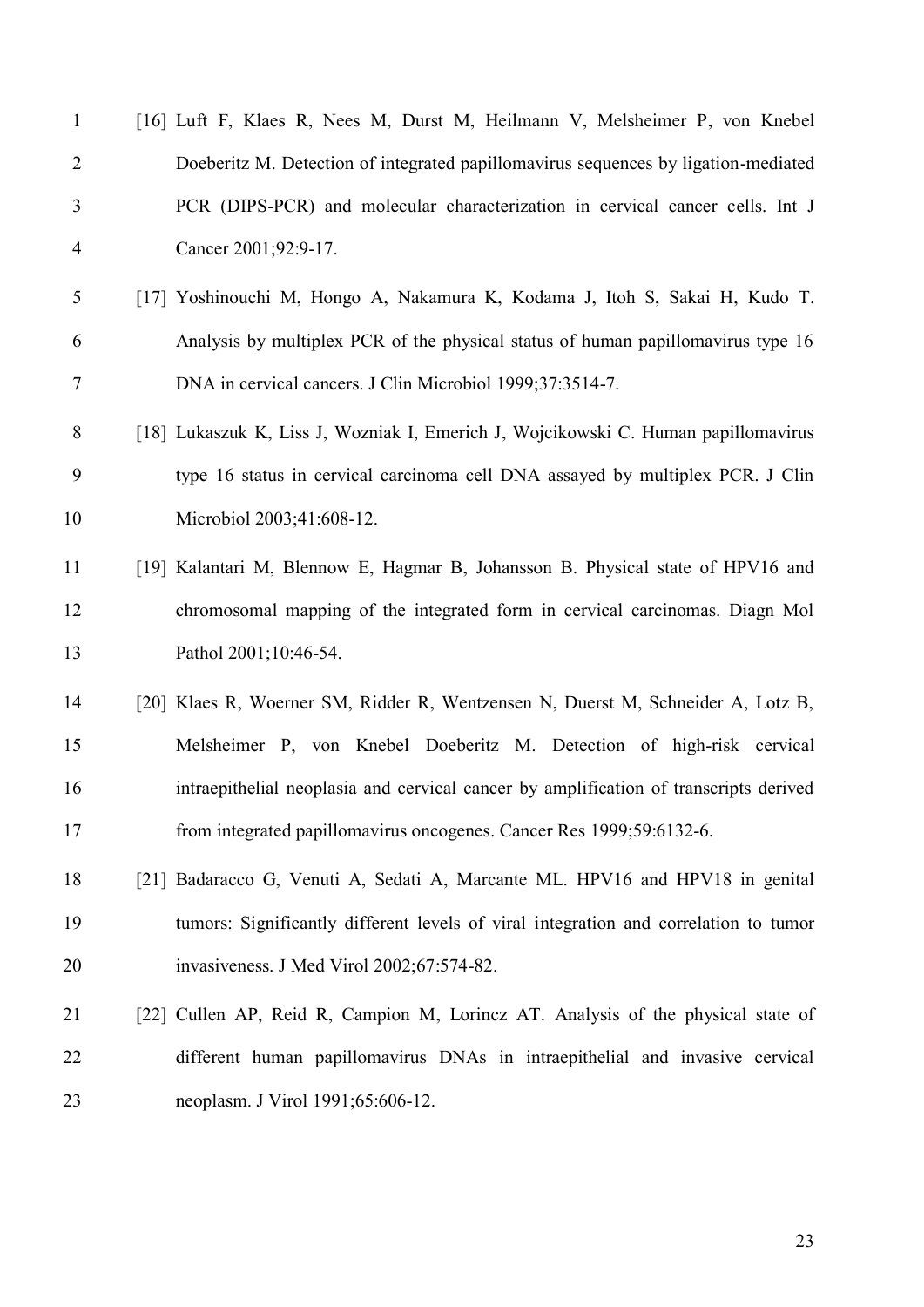| $\mathbf{1}$   | [23] Hopman AH, Smedts F, Dignef W, Ummelen M, Sonke G, Mravunac M, Vooijs GP,          |
|----------------|-----------------------------------------------------------------------------------------|
| $\overline{2}$ | Speel EJ, Ramaekers FC. Transition of high-grade cervical intraepithelial neoplasia     |
| 3              | to micro-invasive carcinoma is characterized by integration of HPV 16/18 and            |
| 4              | numerical chromosome abnormalities. J Pathol 2004;202:23-33.                            |
| 5              | [24] Gallo G, Bibbo M, Bagella L, Zamparelli A, Sanseverino F, Giovagnoli MR,           |
| 6              | Vecchione A, Giordano A. Study of viral integration of HPV-16 in young patients         |
| $\tau$         | with LSIL. J Clin Pathol 2003;56:532-6.                                                 |
| 8              | [25] Watts K. Sequence variation and physical status of human papillomavirus type 16    |
| 9              | cervical cancer isolates from Australia and New Caledonia. Int J Cancer                 |
| 10             | 2002;97:868-74.                                                                         |
| 11             | [26] Peitsaro P, Johansson B, Syrjanen S. Integrated Human papillomavirus type 16 is    |
| 12             | frequently found in cervical cancer precursors as demonstrated by a novel               |
| 13             | quantitative Real-Time PCR technique. J Clin Microbiol 2002;40:886-91.                  |
| 14             | [27] Nayar R, Solomon D. Second edition of 'The Bethesda System for reporting cervical  |
| 15             | cytology' – atlas, website, and Bethesda interobserver reproducibility project.         |
| 16             | Cytojournal 2004;1:4.                                                                   |
| 17             | [28] Yu T, Ferber MJ, Cheung TH, Chung TK, Wong YF, Smith DI. The role of viral         |
| 18             | integration in the development of cervical cancer. Cancer Genet Cytogenet               |
| 19             | 2005;158:27-34.                                                                         |
| 20             | [29] Thorland EC, Myers SL, Gostout BS, Smith DI. Common fragile sites are              |
| 21             | preferential targets for HPV16 integrations in cervical tumors. Oncogene                |
| 22             | 2003;22:1225-37.                                                                        |
| 23             | [30] Tsuchiya A, Sakamoto M, Yasuda J, Chuma M, Ohta T, Ohki M, Yasugi T, Taketani      |
| 24             | Y, Hirohashi S. Expression profiling in ovarian clear cell carcinoma: identification of |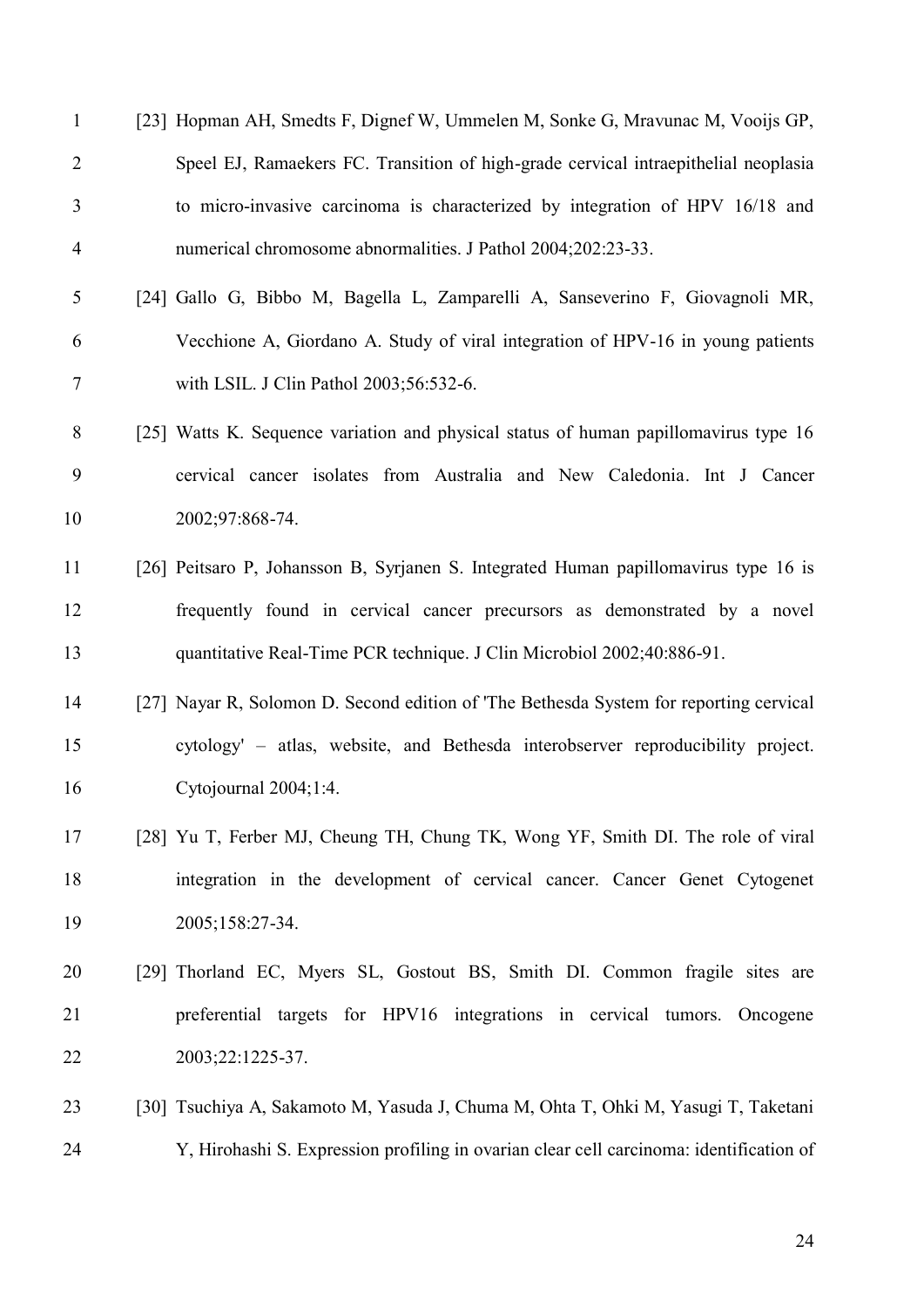| $\mathbf{1}$   | hepatocyte nuclear factor-1 $\beta$ as a molecular marker and a possible molecular target |
|----------------|-------------------------------------------------------------------------------------------|
| $\overline{2}$ | for therapy of ovarian clear cell carcinoma. Am J Pathol 2003;163:2503-12.                |
| 3              | [31] Hoshino T, Sakisaka T, Baba T, Yamada T, Kimura T, Takai Y. Regulation of E-         |
| $\overline{4}$ | cadherin endocytosis by nectin through afadin, Rap1, and p120ctn. J Biol Chem             |
| 5              | 2005;280:24095-103.                                                                       |
| 6              | [32] Krummenacher C, Baribaud F, Ponce de Leon M, Baribaud I, Whitbeck JC, Xu R,          |
| 7              | Cohen GH, Eisenberg RJ. Comparative usage of herpesvirus entry mediator A and             |
| 8              | nectin-1 by laboratory strains and clinical isolates of herpes simplex virus. Virology    |
| 9              | 2004;322:286-99.                                                                          |
| 10             | [33] Hampton GM, Penny LA, Baergen RN, Larson A, Brewer C, Liao S, Busby-Earle            |
| 11             | RM, Williams AW, Steel CM, Bird CC, Stanbridge EJ, Evans GA. Loss of                      |
| 12             | heterozygosity in cervical carcinoma: subchromosomal localization of a putative           |
| 13             | tumor-suppressor gene to chromosome 11q22-q24. Proc Natl Acad Sci USA                     |
| 14             | 1994;91:6953-7.                                                                           |
| 15             | [34] Bethwaite PB, Koreth J, Herrington CS, McGee JO. Loss of heterozygosity occurs at    |
| 16             | the D11S29 locus on chromosome 11q23 in invasive cervical carcinoma. Br J Cancer          |
| 17             | 1995;71:814-8.                                                                            |
| 18             | [35] Mullokandov MR, Kholodilov NG, Atkin NB, Burk RD, Johnson AB, Klinger HP.            |
| 19             | Genomic alterations in cervical carcinoma: losses of chromosome heterozygosity and        |
| 20             | human papilloma virus tumor status. Cancer Res 1996;56:197-205.                           |
| 21             | [36] Kersemaekers AM, Hermans J, Fleuren GJ, van de Vijver MJ. Loss of heterozygosity     |
| 22             | for defined regions on chromosomes 3, 11 and 17 in carcinomas of the uterine cervix       |
| 23             | Br J Cancer 1998;77:192-200.                                                              |
| 24             | [37] Lazo P. The molecular genetics of cervical carcinoma. Br J Cancer 1999;80:2008-18.   |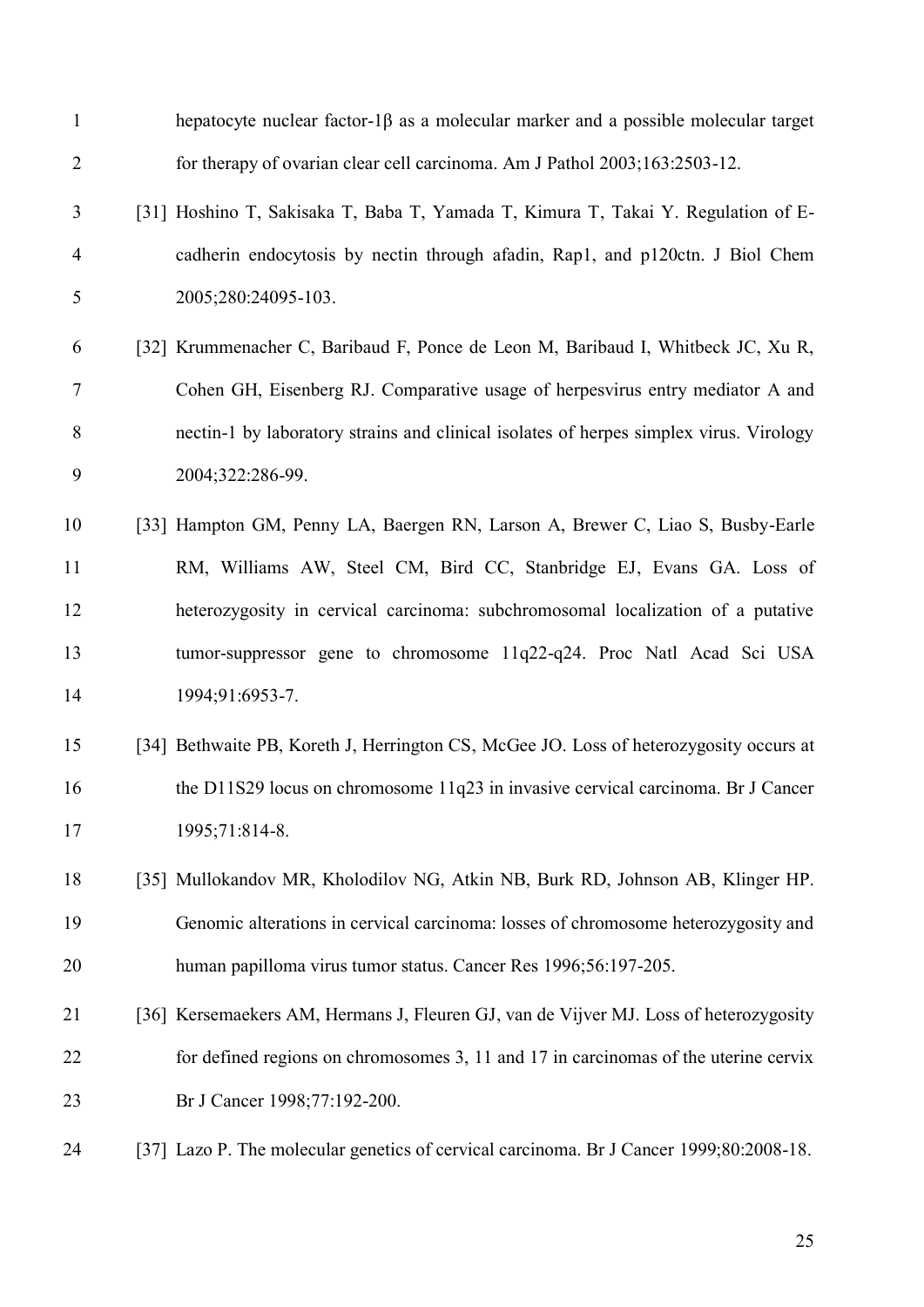- [38] Tong Y, Quirion R, Shen SH. Cloning and characterization of a novel mammalian PP2C isozyme. J Biol Chem 1998;273:35282-90.
- [39] Leung-Hagesteijn C, Mahendra A, Naruszewicz I, Hannigan GE. Modulation of integrin signal transduction by ILKAP, a protein phosphatase 2C associating with the integrin-linked kinase, ILK1. EMBO J 2001;20:2160–70.
- [40] Narayan G, Pulido HA, Koul S, Lu XY, Harris CP, Yeh YA, Vargas H, Posso H, Terry MB, Gissmann L, Schneider A, Mansukhani M, et al. Genetic analysis identifies putative tumor suppressor sites at 2q35-q36.1 and 2q36.3-q37.1 involved in cervical cancer progression. Oncogene 2003;22:3489-99.
- [41] Laplante JM, O'Rourke F, Lu X, Fein A, Olsen A, Feinstein MB. Cloning of human Ca2+ homoeostasis endoplasmic reticulum protein (CHERP): regulated expression of antisense cDNA depletes CHERP, inhibits intracellular Ca2+ mobilization and decreases cell proliferation. Biochem J 2000;348:189-99.
- [42] O'Rourke FA, LaPlante JM, Feinstein MB. Antisense-mediated loss of calcium homoeostasis endoplasmic reticulum protein (CHERP; ERPROT213-21) impairs Ca2+ mobilization, nuclear factor of activated T-cells (NFAT) activation and cell proliferation in Jurkat T-lymphocytes. Biochem J 2003;373:133-43.
- [43] Wirth T, Soeth E, Czubayko F, Juhl H. Inhibition of endogenous carcinoembryonic antigen (CEA) increases the apoptotic rate of colon cancer cells and inhibits metastatic tumor growth. Clin Exp Metastasis 2002;19:155-60.
- [44] Baczynska D, Wietrzyk J, Madej J, Krop-Watorek A, Dabrowska A, Widerak K, Opolski A, Ugorski M. The tumorigenic potential of human CX-1 colon adenocarcinoma cells depends on carcinoembryonic antigen (CEACAM5) expression. Cell Mol Biol Lett 2003;8:471-86.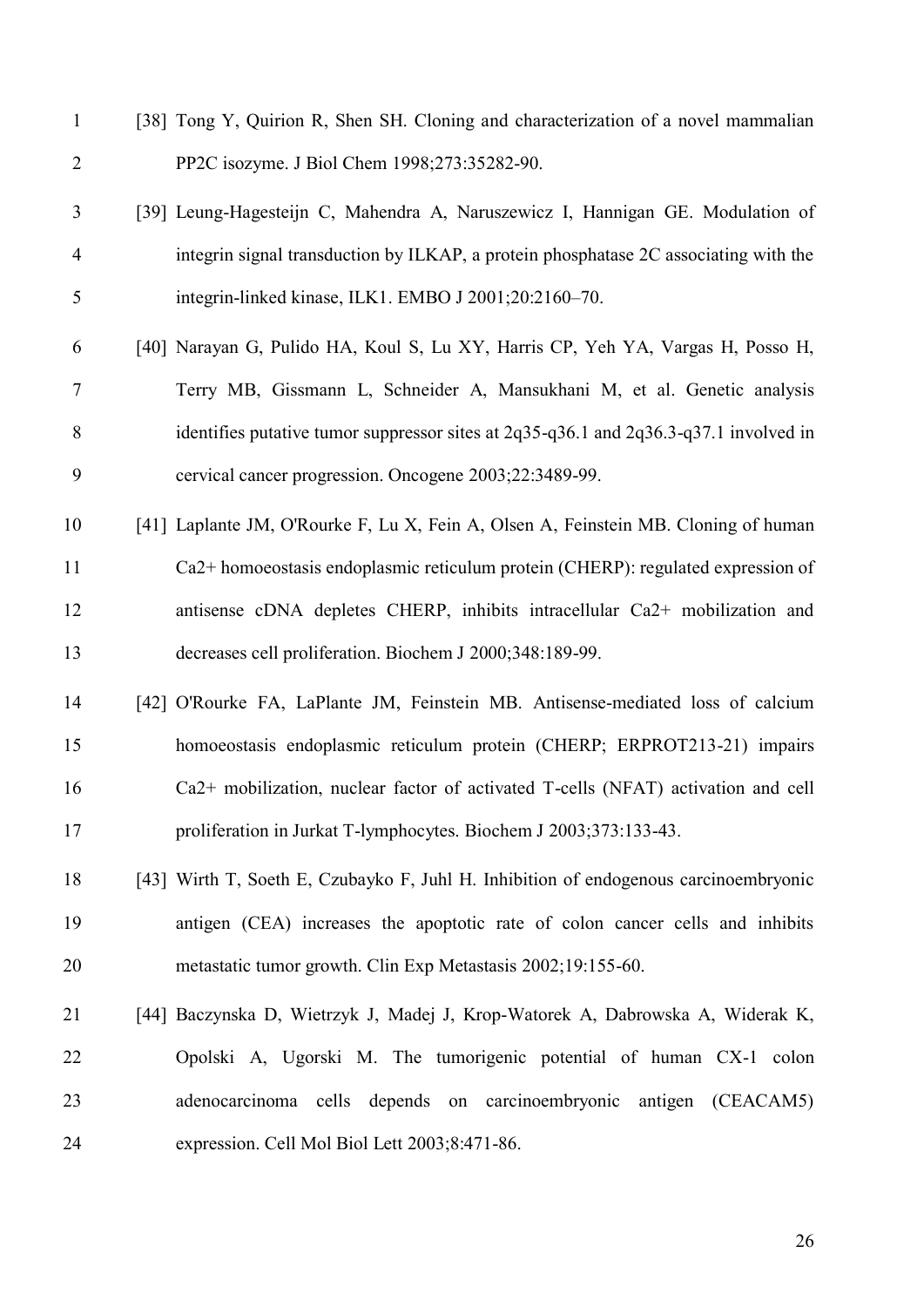| [45] Blumenthal RD, Hansen HJ, Goldenberg DM. Inhibition of adhesion, invasion, and |
|-------------------------------------------------------------------------------------|
| metastasis by antibodies targeting CEACAM6 (NCA-90) and CEACAM5                     |
| (Carcinoembryonic Antigen). Cancer Res 2005;65:8809-17.                             |
| [46] Andersson P, McGuire J, Rubio C, Gradin K, Whitelaw ML, Pettersson S, Hanberg  |
| A, Poellinger L. A constitutively active dioxin/aryl hydrocarbon receptor induces   |
| stomach tumors. Proc Natl Acad Sci USA 2002;99:9990-5.                              |
| [47] Yang X, Liu D, Murray TJ, Mitchell GC, Hesterman EV, Karchner SI, Merson RR,   |
| Hahn ME, Sherr DH. The aryl hydrocarbon receptor constitutively represses c-myc     |
| transcription in human mammary tumor cells. Oncogene 2005;24:7869-81.               |
| [48] Zhu L, Hu J, Lin D, Whitson R, Itakura K, Chen Y. Dynamics of the Mrf-2 DNA-   |
| binding domain free and in complex with DNA. Biochemistry 2001;40:9142-50.          |
| [49] Watanabe M, Layne MD, Hsieh CM, Maemura K, Gray S, Lee ME, Jain MK.            |
| Regulation of smooth muscle cell differentiation by AT-rich interaction domain      |
| transcription factors Mrf2 $\alpha$ and Mrf2 $\beta$ . Circ Res 2002;91:382-9.      |
|                                                                                     |
|                                                                                     |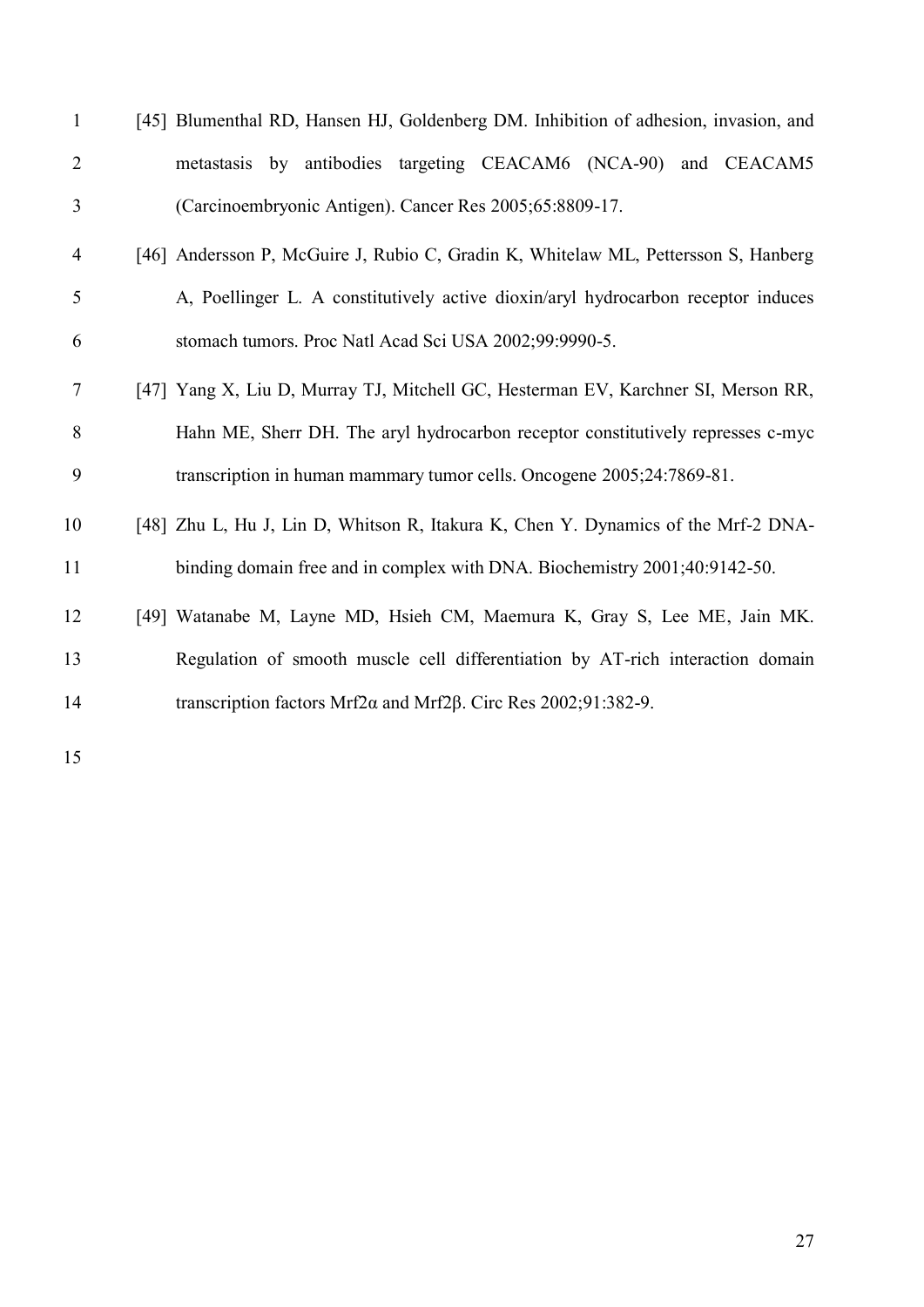# **Article précis**

 $\frac{2}{3}$ 

Affected cell host genes by the integrated HPV 16 sequences can be linked to different

aspects of cervical tumorigenesis.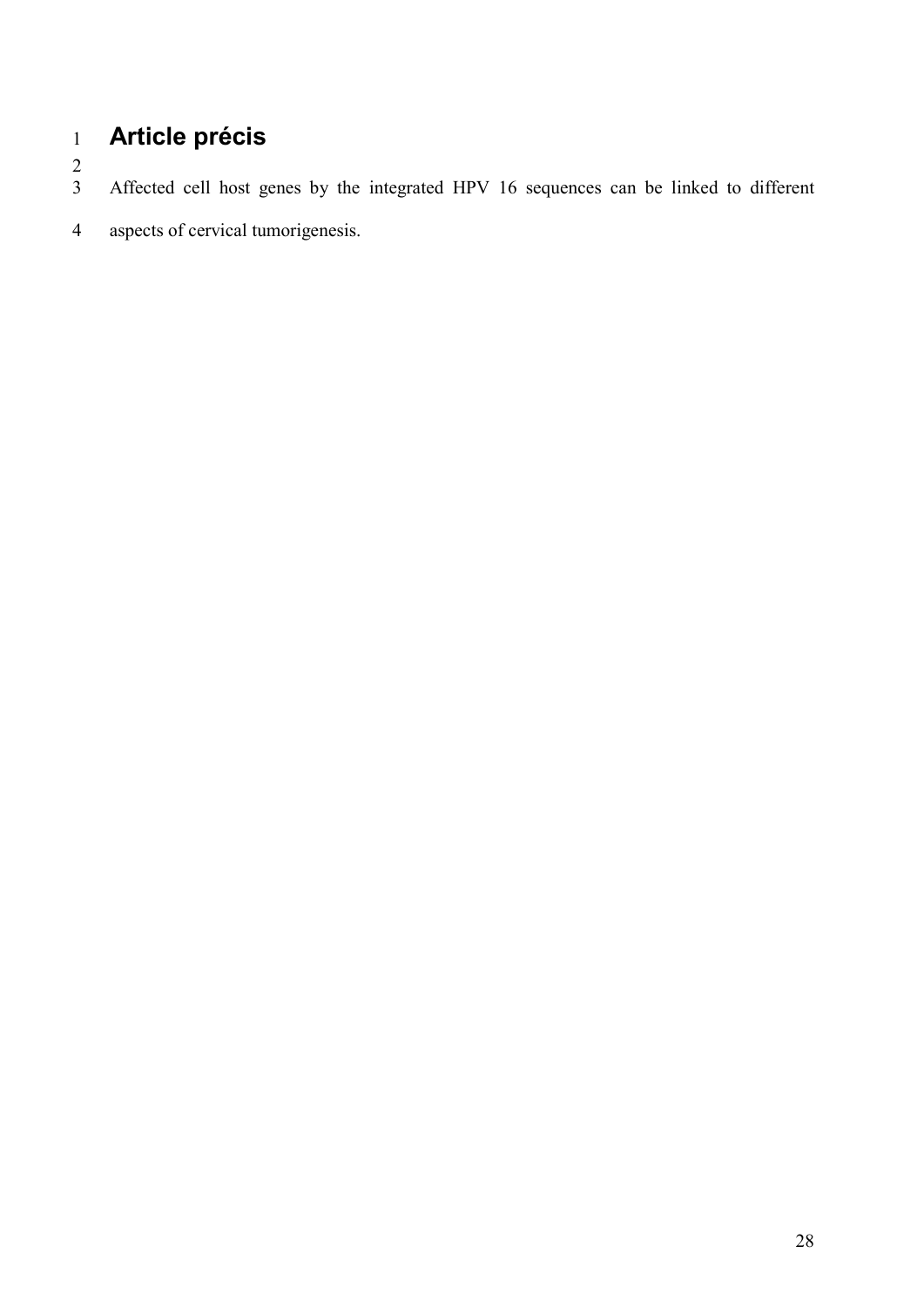## 1 Table 1

### 2 Sequences of primers and their location on the HPV 16 genome

| Linear PCR         |                  |                                 | <b>Exponential PCR</b> |                  |                                  |                | Expected amplicon size |                                    |                                          |
|--------------------|------------------|---------------------------------|------------------------|------------------|----------------------------------|----------------|------------------------|------------------------------------|------------------------------------------|
| Primer             | 5'<br>nucleotide | $5' \rightarrow 3'$ Sequence    | Primer                 | 5'<br>nucleotide | $5' \rightarrow 3'$ Sequence     | Primer used    | 5' nucleotide          | Target Sau3A I<br>restriction site | Episomal HPV<br>16 amplicon<br>size (bp) |
| DIPS1              | 901              | ACGGGATGTAATGGATGGTTTTATG       | <b>DIPS1N</b>          | 952              | AGGGGATGCTATATCAGATGACGAG        | DIPS1/DIPS1N   | 952                    | 3480                               | 2573                                     |
| DIPS2              | 1293             | ATGTTACAGGTAGAAGGGCG            | DIPS2N                 | 1336             | AGTCAGTATAGTGGTGGAAGTG           | DIPS2/DIPS2N   | 1336                   | 3480                               | 2189                                     |
| DIPS3              | 1870             | ACGCCAGAATGGATACAAAGACAAAC      | DIPS3N                 | 1942             | ATGGTACAATGGGCCTACGATAATG        | DIPS3/DIPS3N   | 1942                   | 3480                               | 1583                                     |
| DIPS8              | 3028             | GTGGACATTACAAGACGTTAGCCTTG      | DIPS8N                 | 3092             | CATGGATATACAGTGGAAGTGCAG         | DIPS8/DIPS8N   | 3092                   | 3480                               | 433                                      |
| DIPS9              | 3702             | CGTCTACATGGCATTGGACAGG          | DIPS9N                 | 3767             | GATAGTGAATGGCAACGTGACC           | DIPS9/DIPS9N   | 3767                   | 4521                               | 804                                      |
| $DIPS9A**$         | 3486             | CCACATCTATACCTTCATATGC          | DIPS9AN**              | 3523             | CGTCTGTGTTTCTTCGGTGC             | DIPS9A/DIPS9AN | 3523                   | 4521                               | 642                                      |
| DIPS <sub>10</sub> | 5286             | CCACTTTACATGCAGCCTCACC          | DIPS10N                | 5385             | <b>CTGTACCCTCTACATCTTTATCAGG</b> | DIPS10/DIPS10N | 5385                   | 6154                               | 814                                      |
| DIPS4              | 3302             | ACCCGCATGAACTTCCCATAC           | DIPS4N                 | 3193             | TCAACTTGACCCTCTACCAC             | DIPS4/DIPS4N   | 3213                   | 872                                | 2386                                     |
| $DIPS4A**$         | 3480             | <b>CTTGGTCGCTGGATAGTCG</b>      | $DIPS4AN**$            | 3463             | CGTCTGTGTTTCTTCGGTGC             | DIPS4A/DIPS4AN | 3463                   | 872                                | 2591                                     |
| DIPS5              | 3991             | AGAGGCTGCTGTTATCCACAATAG        | DIPS5N                 | 3942             | ATGTAGACACAGACAAAAGCAGC          | DIPS5/DIPS5N   | 3942                   | 3480                               | 529                                      |
| $DIPSSA**$         | 4361             | CAGCAATAGTTTTGCCTTCAACC         | DIPS5AN**              | 4340             | CCTTAGGTATAATGTCAGGTGG           | DIPS5A/DIPS5AN | 4340                   | 3480                               | 905                                      |
| $DIPS6*$           | 5130             | GTACGCCTAGAGGTTAATGCTGG         | DIPS6N*                | 5087             | CCAAAAAGTCAGGATCTGGAGC           | DIPS6/DIPS6N   | <b>NA</b>              | <b>NA</b>                          | <b>NA</b>                                |
| $DIPS6A**$         | 5021             | AGCCAGACACCGGAAACC              | DIPS6AN**              | 4979             | GTTTAGTGGGAGTGGTTACAAAAGC        | DIPS6A/DIPS6AN | 4979                   | 4541                               | 483                                      |
| DIPS7              | 6062             | ATCCACACCTGCATTTGCTGC           | DIPS7N                 | 6037             | <b>GCACTAGCATTTTCTGTGTCATCC</b>  | DIPS7/DIPS7N   | 6043                   | 5235                               | 853                                      |
| DIPS11             | 6956             | GATCTTCTTTAGGTGCTGGAGG          | DIPS11N                | 6893             | CCTATAAGTATCTTCTAGTGTGCC         | DIPS11/DIPS11N | 6893                   | 6154                               | 784                                      |
| DIPS12             | 379              | <b>GTATTGCTGTTCTAATGTTGTTCC</b> | DIPS12N                | 240              | <b>GCAAAGTCATATACCTCACGTCG</b>   | DIPS12/DIPS12N | 240                    | 7017                               | 1173                                     |

3 \* This primer was not used in *Sau3A I* assay due to the presence of restriction site in the primer sequence

4 \*\* These primers were not used in *Taq I* assay

5 \*\*\*HPV 16 is cut only once by *Taq I* enzyme at position 505, however there are HPV 16 variants with additional *Taq I* sites at position 2608 and 311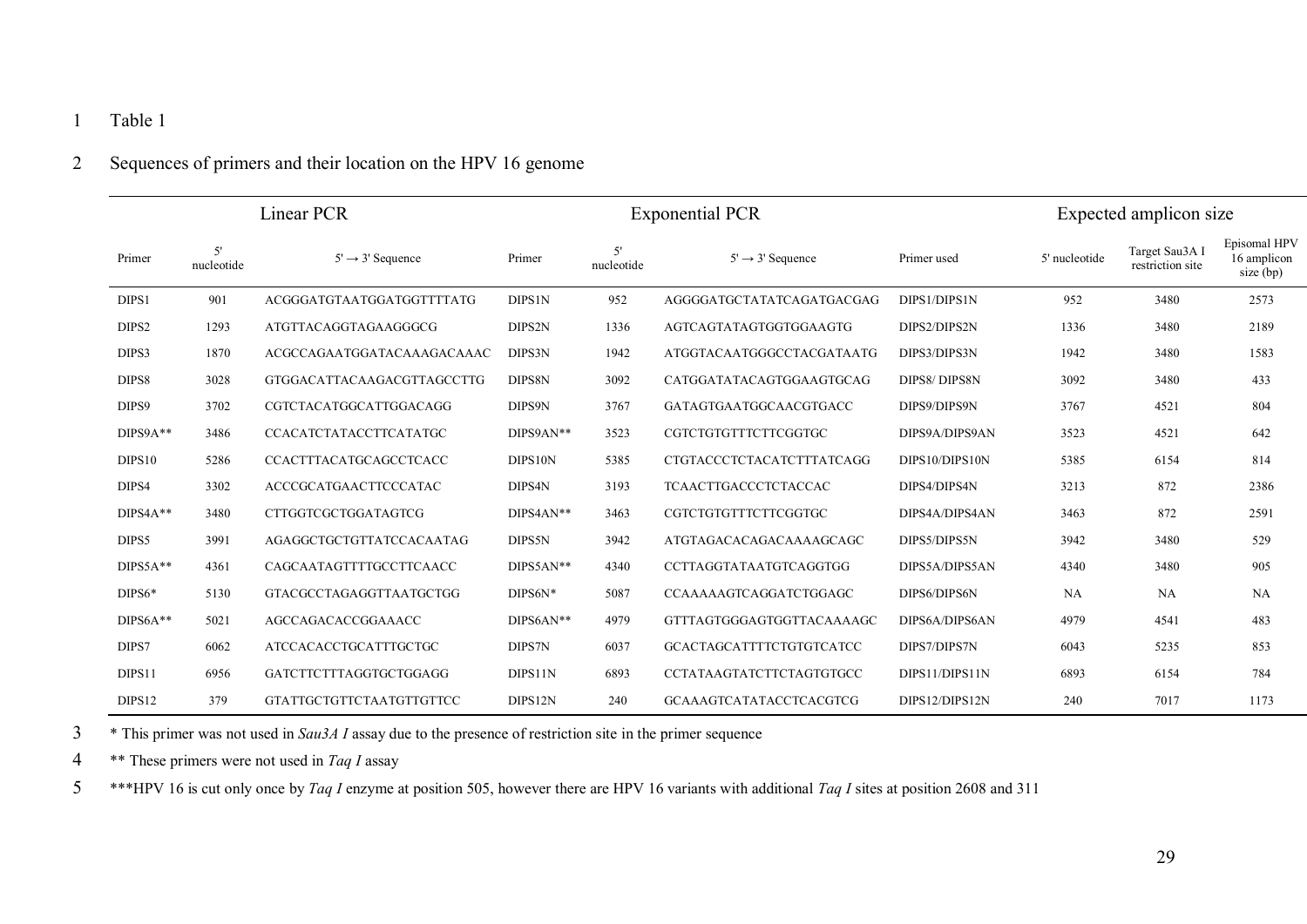# 1 Table 2

| <b>Status</b> | Unknown<br>N(% | <b>ASCUS</b><br>$N(\%)$ | CIN <sub>1</sub><br>$N(\%)$ | CIN2<br>$N(\%)$ | CIN <sub>3</sub><br>$N(\%)$ | <b>HSIL</b><br>N(% | Total<br>N |
|---------------|----------------|-------------------------|-----------------------------|-----------------|-----------------------------|--------------------|------------|
| Episomal      | 10(90.9)       | 38 (97.4)               | 32(100)                     | 40(87)          | 43 (89.6)                   | 83 (88.3)          | 163(92.6)  |
| Integrated    | 0(0)           | 1(2.6)                  | 0(0)                        | 5(10.9)         | 4(8.3)                      | 9(9.6)             | 10(5.7)    |
| Mixed         | 1(9.1)         | 0(0)                    | 0(0)                        | 1(2.2)          | 1(2.1)                      | 2(2.1)             | 3(1.7)     |
| Total         | 11 $(6.3)$     | 39(22.2)                | 32(18.2)                    | 46(26.1)        | 48 (27.3)                   | 94 (53.4)          | 176 (100)  |

| 2 HPV genome status according to patient cytological diagnosis |
|----------------------------------------------------------------|
|----------------------------------------------------------------|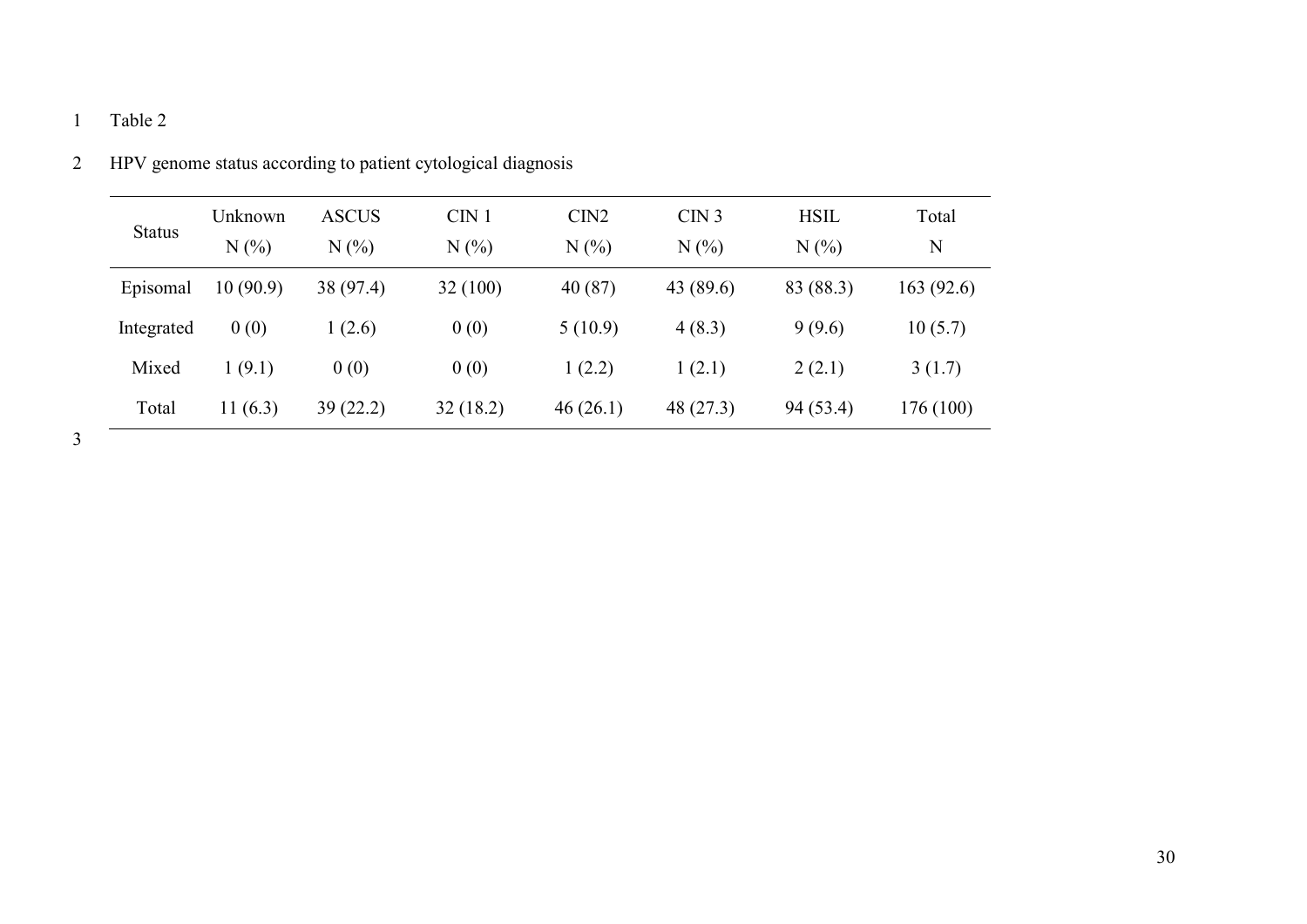## 1 Table 3

# 2 Comparison of E1/E2 PCR and DIPS PCR in determining HPV

# 3 16 integration

|          |               | E1/E2 PCR |                  |              |  |  |  |
|----------|---------------|-----------|------------------|--------------|--|--|--|
|          |               | Episomal  | Integrated       | Total<br>N(% |  |  |  |
|          | Episomal      | 135       | $\boldsymbol{0}$ | 135(76.7)    |  |  |  |
|          | Integrated    | 1         | 7                | 8(4.5)       |  |  |  |
| DIPS PCR | Mixed         | 3         | $\boldsymbol{0}$ | 3(1.7)       |  |  |  |
|          | <b>ND</b>     | 28        | $\overline{2}$   | 30(17.1)     |  |  |  |
|          | Total $N(\%)$ | 167(94.9) | 9(5.1)           | 176 (100)    |  |  |  |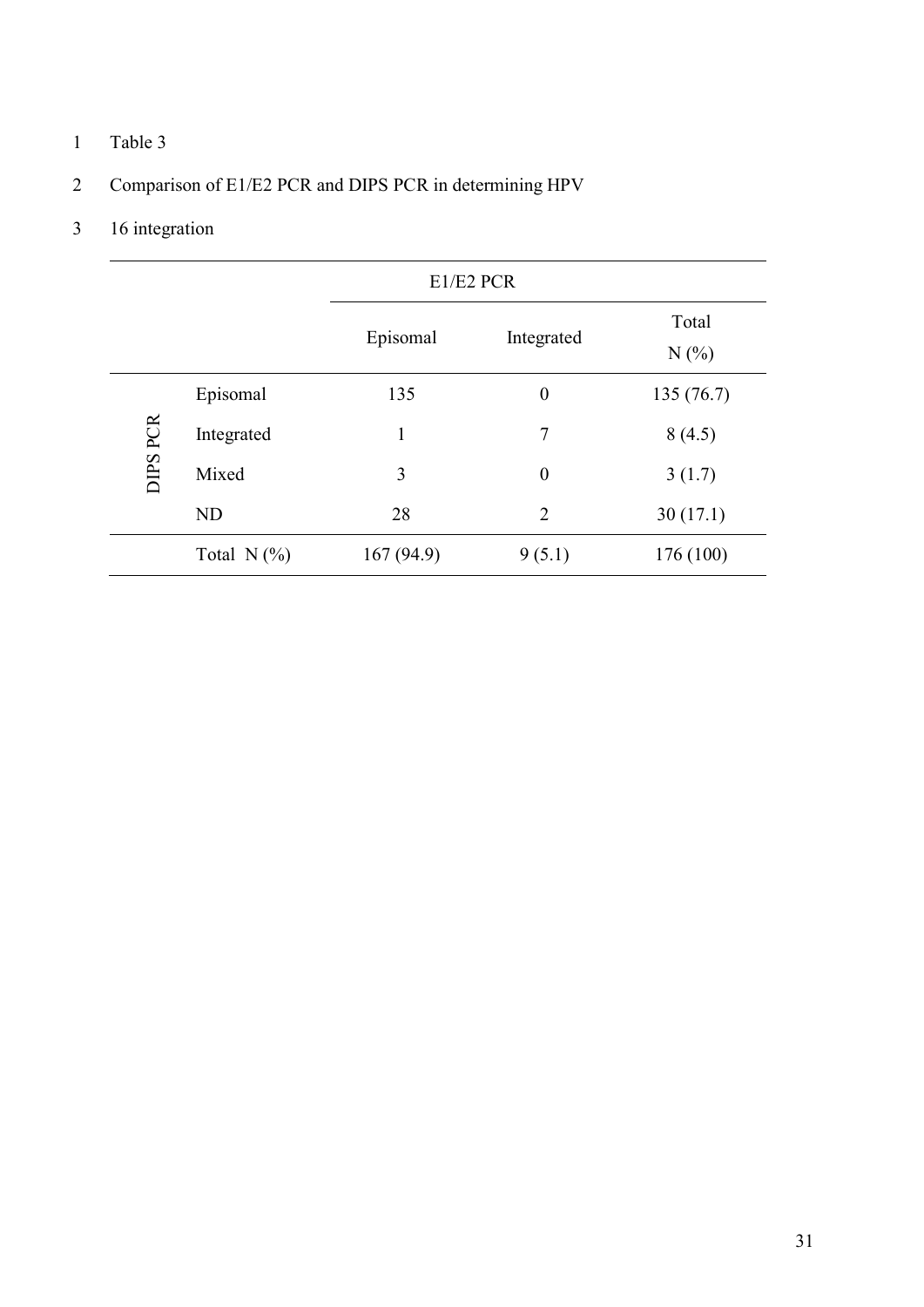## 2 Table 4

# 3 Genomic sites of HPV 16 DNA integration

|                  |                  | HPV 16 DNA | Deletion in HPV DNA         |                             | Cellular DNA  |                     |              |                      |
|------------------|------------------|------------|-----------------------------|-----------------------------|---------------|---------------------|--------------|----------------------|
| Sample<br>Number | Diagnosis        | form       | 5'-end in HPV<br><b>DNA</b> | 3'-end in HPV<br><b>DNA</b> | deleted       | Integration<br>site | Gene         | <b>CFS</b>           |
| 2002299          | CIN <sub>2</sub> | Integrated | 3024 (E2)                   | $1067$ (E1)                 | $\sim$ 7.5 kb | 17q23               | <b>VMP1</b>  | FRA17B               |
| 2002458          | CIN <sub>2</sub> | Integrated | ND                          | 2383 (E1)                   | ND            | 1q32.2              |              |                      |
| 2002472          | CIN2             | Mixed      | $6633$ (L1)                 | ND                          | ND            | 17q12               |              |                      |
| 2003194          | CIN2             | Integrated | 2837 (E2)                   | 2170 (E1)                   | 9bp           | 11q23.3             | <b>PVRL1</b> | FRA11B and<br>FRA11G |
| 2003217          | CIN <sub>3</sub> | Integrated | 3394 (E2)                   | 1906 (E1)                   | 13bp          | 2q37.3              |              | FRA2J                |
| 2003379          | CIN <sub>3</sub> | Integrated | 3902 (E5)                   | 2897 (E2)                   | $\sim$ 5 Mb   | 19p13.11            | <b>CHERP</b> | FRA19B               |
| 2003416          | CIN <sub>3</sub> | Integrated | ND                          | $2085$ (E1)                 | ND            | 19q13.2             | CEACAM5      | FRA19A               |
| 2003417          | CIN <sub>3</sub> | Mixed      | 3705 (E2)                   | $2309$ (E1)                 | $\sim$ 3.4 kb | 1p34.3              |              |                      |
| 2004077          | CIN <sub>3</sub> | Integrated | $\sim$ 3440 (E2)            | 3404 (E2)                   | ND            | 7p21.1              | AHR          |                      |
| 2004377          | CIN <sub>2</sub> | Integrated | 5544 (L2)                   | ND                          | ND            | 10q21.2             | $MRF-2$      | FRA10C               |
| 2004410          | ND               | Mixed      | ND                          | ND                          | ND            | 11p14.3             |              | FRA11D               |